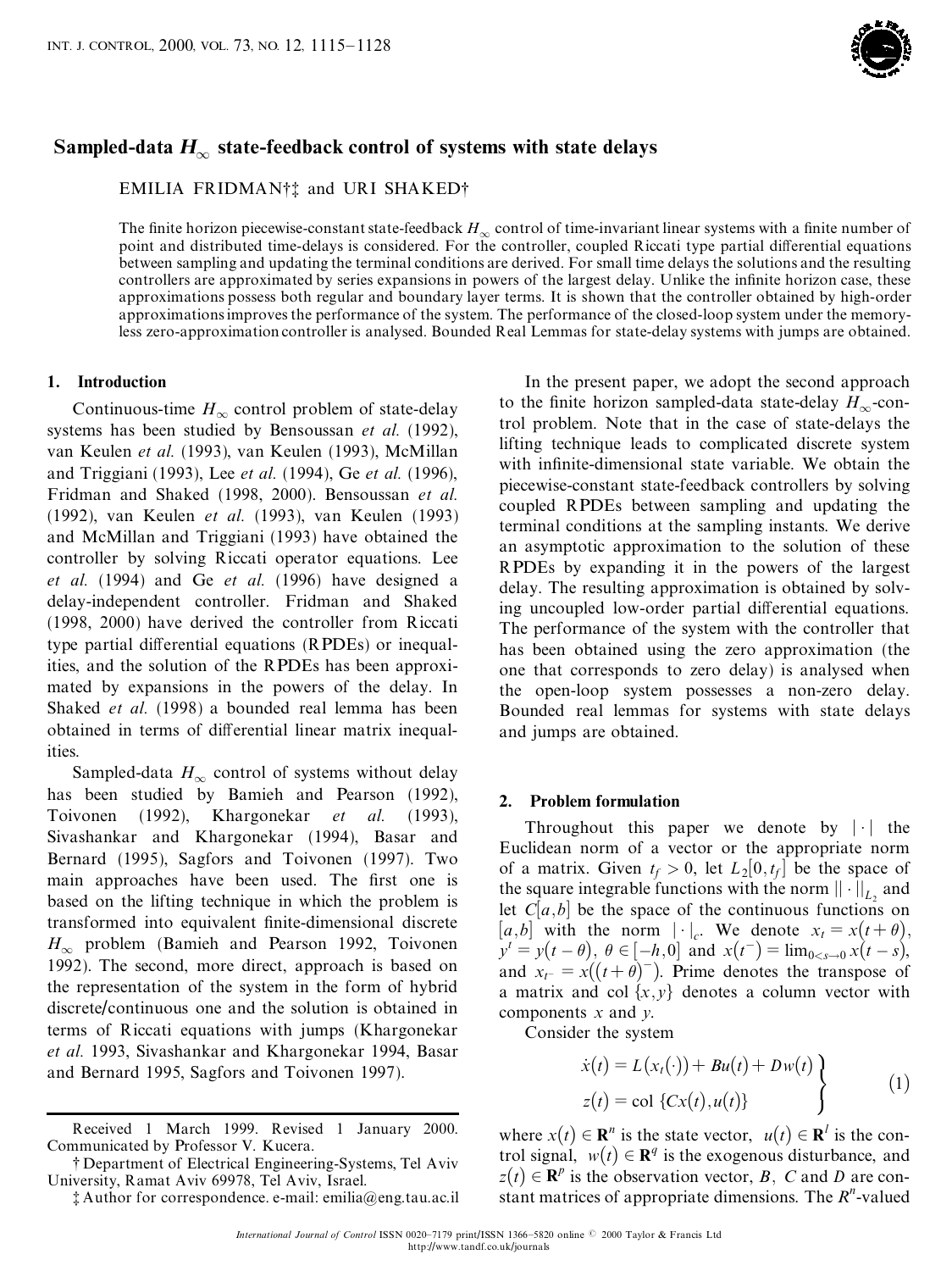function  $L(\cdot)$  which carries  $R^n$ -valued functions on  $[-h, 0]$  into  $\overrightarrow{R}^n$  is defined as

$$
L(x_t(\cdot)) = \sum_{i=0}^r A_i x_t(-h_i) + \int_{-h}^0 A_{01}(s) x_t(s) \, ds \quad (2)
$$

where  $-h = -h_r < -h_{r-1} < \cdots < -h_1 < -h_0 = 0$ ,  $A_0, A_1$ ,  $\ldots$ ,  $A_r$  are constant matrices and  $A_{01}(s)$  is a smooth enough matrix function.

Consider the 'structural operator'  $F: L_2[-h, 0] \rightarrow$  $L_2[-h, 0]$  given by

$$
F(x_t)(\xi) = \sum_{i=1}^r A_i x_i (-h_i - \xi) \chi_i(\xi)
$$
  
+ 
$$
\int_{-h}^{\xi} A_{01}(p) x_i (p - \xi) dp
$$
 (3)

where  $\chi_i$  is the indicator function for the set  $[-h_i, 0]$ , i.e.  $\chi_i(\xi) = 1$  if  $\xi \in [-h_i, 0]$  and  $\chi_i(\xi) = 0$  otherwise. This operator was introduced by Delfour (1986) and the use of this operator in the Lyapunov–Krasovskii functional leads to simplified RPDEs for  $H_2$  and  $H_{\infty}$  design (Delfour 1986; Fridman and Shaked 2000).

Given  $\gamma > 0$ , and assuming that  $w \in L_2[0, t_f]$ , we consider the following performance index

$$
J = ||z||_{L_2}^2 - \gamma^2 ||w||_{L_2}^2 + E(x_{t_f})
$$
 (4)

where

$$
E(x_{t_f}) = x'(t_f)P_f x(t_f) + 2x'(t_f) \int_{-h}^{0} Q_f(\xi) F(x_{t_f})(\xi) d\xi
$$
  
+ 
$$
\int_{-h}^{0} \int_{-h}^{0} F'(x_{t_f})(s) R_f(s, \xi) F(x_{t_f})(\xi) ds d\xi
$$
 (5)

and  $P_f = P'_f \ge 0$ . The form of  $E(x_{t_f})$  stems from the form of Lyapunov-Krasovskii functional. We assume that the matrix-functions  $Q_f$  and  $R_f$  are continuous and piecewise continuously differentiable functions of their arguments, that satisfy the relations:

$$
P_f = Q_f(0), \quad Q_f(\xi) = R_f(0,\xi) \tag{6}
$$

We are looking for the piecewise-constant state-feedback controller of the form

$$
u(t) = \mu(x_{t_k}, \cdots, x_{t_1}, x_0), \quad t_k \le t < t_{k+1},
$$
  

$$
k = 0, 1, \cdots, K - 1 \quad (7)
$$

where  $0 < t_1 < \cdots < t_K = t_f$  are the sampling instants. This type of control is encountered in many practical problems where a zero-order-hold is used to provide an analog input signal at the output of a digital controller.

The problem is to find a state-feedback controller of (7) which ensures that  $J \le 0$  for all  $w \in L_2[0, t_f]$  and for the zero initial conditions  $x(\tau) = 0, \tau \le 0$ . This means that the  $H_{\infty}$ -norm of (1), which is defined by

the supremum over  $w \in L_2[0,t_f]$  of the ratio between  $\{||z||_{L_2}^2 + E(x_{t_f})\}^{1/2}$  and  $||w||_{L_2}$ , is not greater than  $\gamma$ .

## **3. Piecewise-constant controller design**

Following Basar and Bernard (1995) and Toivonen and Sagfors (1997) we denote

$$
\bar{A}_0 = \begin{bmatrix} A_0 & B \\ 0 & 0 \end{bmatrix}, \bar{A}_i = \begin{bmatrix} A_i & 0 \\ 0 & 0 \end{bmatrix}, \bar{A}_{01} = \begin{bmatrix} A_{01} & 0 \\ 0 & 0 \end{bmatrix}
$$

$$
\bar{D} = \begin{bmatrix} D \\ 0 \end{bmatrix}, \quad \bar{C} = \begin{bmatrix} C & 0 \\ 0 & I_l \end{bmatrix}
$$

$$
A_d = \begin{bmatrix} I_n & 0 \\ 0 & 0 \end{bmatrix}, \quad B_d = \begin{bmatrix} 0 \\ I_l \end{bmatrix}
$$
(8)

The system of (1) attains then the form

$$
\dot{x}(t) = \sum_{i=0}^{r} \bar{A}_i \bar{x}(t - h_i) + \int_{-h}^{0} \bar{A}_{01}(s) \bar{x}(t + s) \, ds + \bar{D}_W(t),
$$
\n
$$
z(t) = \bar{C} \bar{x}(t), \quad t_k \le t < t_{k+1} \tag{9}
$$

$$
\bar{x}(t_k) = A_d \bar{x}(t_k^-) + B_d u_k \tag{10}
$$

where  $\bar{x}(t) = \text{col } \{x(t), u(t)\}\)$ . Similarly to (3) we denote

$$
\bar{F}(\bar{x}_t)(\xi) = \sum_{i=1}^r \bar{A}_i \bar{x}_t (-h_i - \xi) \chi_i(\xi) + \int_{-h}^{\xi} \bar{A}_{01}(p) \bar{x}_t (p - \xi) dp \qquad (11)
$$

clearly  $\bar{F}(\bar{x}_t)(\xi) = \text{col } \{F(x_t)(\xi), 0\}$ . The Lyapunov-<br>Krasovskii functional for the system of (9) is given by Delfour (1986)

$$
\bar{V}(t,\bar{x}_t) = \bar{x}(t)' \bar{P}(t)\bar{x}(t) + 2\bar{x}'(t) \int_{-h}^{0} \bar{Q}(t,\xi) \bar{F}(\bar{x}_t)(\xi) d\xi \n+ \int_{-h}^{0} \int_{-h}^{0} \bar{F}'(\bar{x}_t)(s) \bar{R}(t,s,\xi) \bar{F}(\bar{x}_t)(\xi) ds d\xi
$$
(12)

where

$$
\overline{P} = \begin{bmatrix} P & M \\ M' & U \end{bmatrix}, \quad \overline{Q} = \begin{bmatrix} Q & 0 \\ N' & 0 \end{bmatrix}, \quad \overline{R} = \begin{bmatrix} R & 0 \\ 0 & 0 \end{bmatrix} \quad (13)
$$

In the latter formulas the zero-blocks stem from the zero

delay in *u*.<br>Then  $E(x_{t_f}) = \overline{E}(\overline{x}_{t_f})$ , where  $\bar{E}(\bar{x}_{t_f}) = \bar{x}'(t_f)\bar{P_f}\bar{x}(t_f)$  $+ 2\bar{x}'(t_f) \Big|_{t}^{t}$  $\int_0^0$  $\int_{-h}^{0} Q_{f}(\xi) \bar{F}(\bar{x}_{t_{f}})(\xi) d\xi$  $+$   $|$   $|$  $\int_0^0$  $-h$  J  $\int_0^0$  $-h$  $\bar{F}'(\bar{x}_{t_f})(s)\bar{R}_f(s,\xi)\bar{F}(\bar{x}_{t_f})(\xi)\,\mathrm{d}s\,\mathrm{d}\xi$  (14)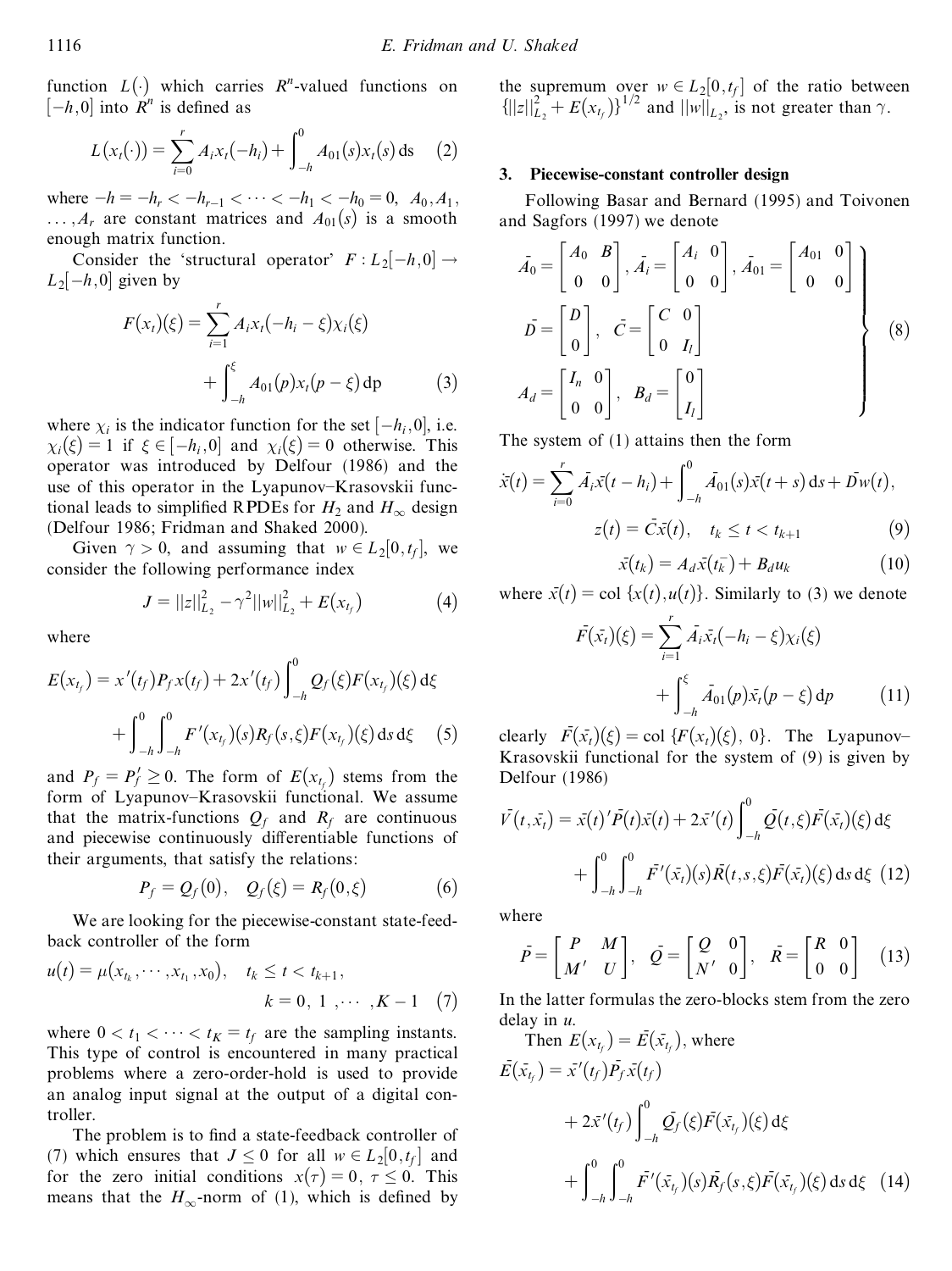and where

$$
\bar{P_f} = \begin{bmatrix} P_f & 0 \\ 0 & 0 \end{bmatrix}, \quad \bar{Q_f} = \begin{bmatrix} Q_f & 0 \\ 0 & 0 \end{bmatrix}, \quad \bar{R_f} = \begin{bmatrix} R_f & 0 \\ 0 & 0 \end{bmatrix}
$$
\n(15)

Denote

$$
S = \gamma^{-2} D D', \quad \bar{S} = \gamma^{-2} \bar{D} \bar{D'}
$$

Consider the following RPDEs with respect to the  $(n+1) \times (n+1)$ -matrices  $\overline{P}(t), \overline{Q}(t,\xi)$  and  $\overline{R}(t,\xi,s)$ 

$$
\overline{P}(t) + \overline{A}'_0 \overline{P}(t) + \overline{P}(t) \overline{A}_0 + \sum_{i=1}^r \overline{A}'_i \overline{Q}'(t, -h_i) \n+ \sum_{i=1}^r \overline{Q}(t, -h_i) \overline{A}_i + \overline{P}(t) \overline{S} \overline{P}(t) + \overline{C}' \overline{C} \n+ \int_{-h}^0 \overline{Q}(t, \theta) \overline{A}_{01}(\theta) d\theta \n+ \int_{-h}^0 \overline{A}'_{01}(\theta) \overline{Q}'(t, \theta) d\theta = 0
$$
\n(16)

$$
\frac{\partial}{\partial t}\overline{Q}(t,\xi) + \frac{\partial}{\partial \xi}\overline{Q}(t,\xi) = -[\overline{A}'_0 + \overline{P}\overline{S}]\overline{Q}(t,\xi) \n- \sum_{i=1}^r \overline{A}'_i \overline{R}(t, -h_i, \xi) \n- \int_{-h}^0 \overline{A}'_{01}(s)\overline{R}(t,s,\xi) ds \quad (17)
$$

$$
\frac{\partial}{\partial t}\bar{R}(t,\xi,s) + \frac{\partial}{\partial \xi}\bar{R}(t,\xi,s) + \frac{\partial}{\partial s}\bar{R}(t,\xi,s) \n= -\bar{Q}'(t,\xi)\bar{S}\bar{Q}(t,s) \quad (18)
$$

$$
P(t) = Q(t,0), \quad M(t) = N(t,0)
$$
  
 
$$
Q(t,\xi) = R(t,0,\xi), \quad R(t,\xi,s) = R'(t,s,\xi)
$$
 (19)

$$
P(t_f) = P_f, \quad U(t_f) = 0, \quad M(t_f) = 0
$$
  

$$
N(t_f, s) = 0, \quad Q(t_f, \xi) = Q_f(\xi), \quad R(t_f, \xi, s) = R_f(\xi, s)
$$
  
(20)

A solution of  $(16)$   $(20)$  on  $[t_{K-1}, t_f]$  is a triple of  $(n+1) \times (n+1)$ -matrices  $\{P(t), Q(t, \xi), R(t, \xi, s)\}$ ,  $t \in$  $[t_{K-1}, t_f]$ ,  $\xi \in [-h, 0]$ ,  $s \in [-h, 0]$ , where  $P(t)$ ,  $Q(t, \xi)$  and  $R(t,\xi,s)$  are continuous and piecewise continuously differentiable functions of their arguments that have a form of (13), satisfy initial and terminal conditions (19), (20) for every  $t$ ,  $\xi$  and  $s$  and satisfy partial differential equations (16)–(18) for almost every  $t$ ,  $\xi$  and  $s$ .

**Lemma 1:** *The supremum value with respect to w of*

$$
J_K = \bar{E}(\bar{x}_{t_f}) + \int_{t_{K-1}}^{t_f} [|z|^2 - \gamma^2 |w|^2] dt
$$

*for the system of*  $(9)$  *is given by* 

$$
\sup_{W} J_{K} = J_{K}^{*} = V(t_{K-I}, x_{t_{K-I}})
$$
\n(21)

*where the matrix-functions*  $\overline{P}$ ,  $\overline{Q}$  *and*  $\overline{R}$  *of the form* (13)  $satisfy(16)–(20).$ 

The proof of Lemma 1 is given in the Appendix. Writing  $(16)$ – $(18)$  for the various blocks of  $(13)$ , we obtain

$$
\dot{P}(t) + A'_0 P(t) + P(t)A_0 + \sum_{i=1}^r A'_i Q'(t, -h_i) \n+ \sum_{i=1}^r Q(t, -h_i)A_i + P(t)SP(t) + C'C \n+ \int_{-h}^0 Q(t, \theta)A_{01}(\theta) d\theta \n+ \int_{-h}^0 A'_{01}(\theta)Q'(t, \theta) d\theta = 0
$$
\n(22)

$$
\frac{\partial}{\partial t}Q(t,\xi) + \frac{\partial}{\partial \xi}Q(t,\xi) = -[A'_0 + PS]Q(t,\xi)
$$

$$
-\sum_{i=1}^r A'_i R(t,-h_i,\xi)
$$

$$
-\int_{-h}^0 A'_0(s)R(t,s,\xi) ds \quad (23)
$$

$$
\frac{\partial}{\partial t}R(t,\xi,s) + \frac{\partial}{\partial \xi}R(t,\xi,s) + \frac{\partial}{\partial s}R(t,\xi,s)
$$
  
= -Q'(t,\xi)SQ(t,s) (24)

$$
\dot{M}(t) + [A'_0 + P(t)S]M(t) + P(t)B \n+ \sum_{i=1}^r A'_i N(t, -h_i) + \int_{-h}^0 A'_{01}(\theta) N(t, \theta) d\theta = 0
$$
 (25)

$$
\frac{\partial}{\partial t}N(t,\xi) + \frac{\partial}{\partial \xi}N(t,\xi) = -Q'(t,\xi)[B + SM(t)] \quad (26)
$$

and

$$
\dot{U}(t) + B'M(t) + M'(t)B + M'(t)SM(t) + I_l = 0
$$
 (27)

We obtain the following result.

**Theorem 1:** *Assume that for every*  $k = K, \ldots, 1$  *there exists a solution to* (16)–(19) *on*  $[t_{k-1}, t_k]$  *with the following terminal conditions:* (20) *for*  $k = K$  *and for*  $k < K$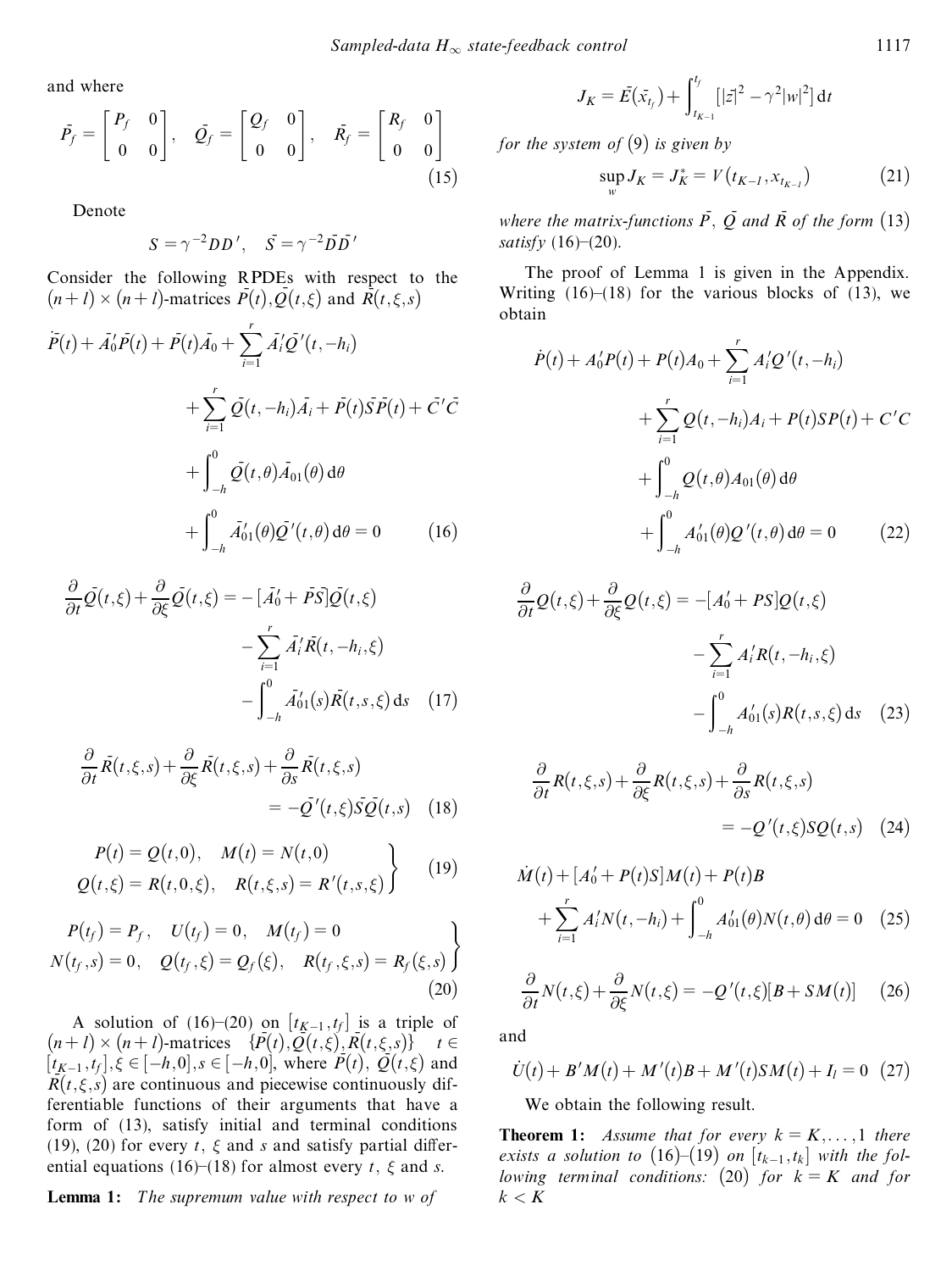$$
P(t_k^-) = P(t_k) - M(t_k)U^{-1}(t_k)M'(t_k)
$$
  
\n
$$
U(t_k^-) = 0, \quad N(t_k^-, \xi) = 0, \quad M(t_k^-) = 0
$$
  
\n
$$
Q(t_k^-, \xi) = Q(t_k, \xi) - M(t_k)U^{-1}(t_k)N'(t_k, \xi)
$$
  
\n
$$
R(t_k^-, s, \xi) = R(t_k, s, \xi) - N(t_k, s)U^{-1}(t_k)N'(t_k, \xi)
$$
 (28)

*Then, the controller*

$$
u(t) = -U^{-1}(t_k) \bigg[ M'(t_k) x(t_k) + \int_{-h}^{0} N'(t_k, s) F(x_{t_k})(s) ds \bigg],
$$
  

$$
t_k \le t < t_{k+1}, k = K - 1, ..., 0 \quad (29)
$$

*solves the sampled-data state-feedback*  $H_{\infty}$ -control *problem.*

**Proof:** We shall apply dynamic programming arguments, by adapting the dynamic programming equation to the sampling intervals:

$$
\inf_{u} \sup_{w} J = \inf_{u} \sup_{w} \left\{ \int_{0}^{t_{1}} [|z|^{2} - \gamma^{2}|w|^{2}] dt + \inf_{u} \sup_{w} \left\{ \dots + \inf_{u} \sup_{w} \left\{ E(x_{t_{f}}) + \int_{t_{K-1}}^{t_{f}} [|z|^{2} - \gamma^{2}|w|^{2}] dt \right\} \dots \right\}
$$

We first consider stage  $K$ . By Lemma 1 the supremum value of

$$
J_K = E(x_{t_f}) + \int_{t_{K-1}}^{t_f} [|z|^2 - \gamma^2 |w|^2] dt
$$

with respect to *w* is given by

$$
\sup_{w} J_{K} = J_{K}^{*} = V(t_{K-1}, \bar{x}_{t_{K-1}})
$$
  
=  $V(t_{K-1}, x_{t_{K-1}}) + u'(t_{K-1})U(t_{K-1})u(t_{K-1})$   
+  $2x'(t_{K-1})M(t_{K-1})u(t_{K-1})$   
+  $2u'(t_{K-1})\int_{-h}^{0} N'(t_{K-1}, \xi)F(x_{t_{K-1}})(\xi) d\xi$ 

where

$$
V(t, x_t) = x(t)'P(t)x(t) + 2x'(t)\int_{-h}^{0} Q(t, \xi)F(x_t)(\xi) d\xi
$$
  
+ 
$$
\int_{-h}^{0} \int_{-h}^{0} F'(x_t)(s)R(t, s, \xi)F(x_t)(\xi) ds d\xi
$$

and where the matrix-functions  $\overline{P}$ ,  $\overline{Q}$  and  $\overline{R}$  of the form  $(13)$  satisfy  $(16)–(18)$  and  $(19)$ .

The unique minimizing *u* for  $J_K^*$  is given by (29), value of  $J_K^*$  is given by

$$
\inf_{u} J_{k}^{*} = V(t_{k-1}, x_{t_{k-1}}) - x'(t_{k-1})M(t_{k-1})
$$
\n
$$
\times U^{-1}(t_{k-1})M'(t_{k-1})x(t_{k-1})
$$
\n
$$
- \int_{-h}^{0} F'(x_{t_{k-1}})(\xi)N(t_{k-1}, \xi) d\xi U^{-1}(t_{k-1})
$$
\n
$$
\times \left[ \int_{-h}^{0} N'(t_{k-1}, \xi)F(x_{t_{k-1}})(\xi) d\xi + 2M'(t_{k-1})x(t_{k-1}) \right]
$$
\n(30)

where  $k = K$ . Therefore at the stage  $K - 1$  we obtain the performance cost

$$
J_{K-1} = \inf_{u} J_K^* + \int_{t_{K-2}}^{t_{K-1}} [|z|^2 - \gamma^2 |w|^2] dt
$$

By the same arguments and due to (28) for  $k = K - 1$  we see that  $\inf_u J_{K-1}^*$  is given by (30), where  $k = K - 1$ . Similarly it can be shown that (30) holds for all  $k = K - 1, \dots, 1$ . Then  $\inf_{u} J \leq \inf_{u} J_1^* = 0$  since  $x_0 = 0.$ 

#### **4. Asymptotic approximation** of the  $H_{\infty}$  controller

#### 4.1. *Asymptotic solutions to the RPDEs*

As we have seen the  $H_{\infty}$  controller has been found by solving a set of coupled RPDEs. Finding a solution to the latter is not an easy task and we are, therefore, looking for a solution to the RPDEs on  $[t_k, t_{k+1}], k = K - 1, \ldots, 0$  in a form of asymptotic expansion in the powers of the delay *h*

$$
\bar{P}(t) = \bar{P}_0(t) + h[\bar{P}_1(t) + \Pi_{1\bar{P}}(\tau)] \n+ h^2[\bar{P}_2(t) + \Pi_{2\bar{P}}(\tau)] + \cdots \n\bar{Q}(t, h\zeta) = \bar{Q}_0(t, \zeta) + h[\bar{Q}_1(t, \zeta) + \Pi_{1\bar{Q}}(\tau, \zeta)] \n+ h^2[\bar{Q}_2(t, \zeta) + \Pi_{2\bar{Q}}(\tau, \zeta)] + \cdots \nR(t, h\zeta, h\theta) = R_0(t, \zeta, \theta) + h[R_1(t, \zeta, \theta) \n+ \Pi_{1R}(\tau, \zeta, \theta)] + h^2[R_2(t, \zeta, \theta) \n+ \Pi_{2R}(\tau, \zeta, \theta)] + \cdots \nt \in [t_k, t_{k+1}], k = K - 1, ..., 0 \n\tau = \frac{t_{k+1} - t}{h}, \zeta \in [-1, 0], \theta \in [-1, 0]
$$

where  $k = K - 1$ , and the corresponding minimum<br>value of  $J_K^*$  is given by  $\zeta \in [-1,0]$ . The boundary-layer correction terms Note that we consider the asymptotic expansion of *R* instead of  $R$  since  $R$  is the only non-zero block of  $R$ . The 'outer expansion' terms  $\{\bar{P}_i, \bar{Q}_i, R_i\}$ ,  $i = 0, 1, ...$ <br>constitute the major part of the solution that satisfies (16) $-(19)$  for  $t \in [0, t_f]$ ,  $t \neq t_{k+1}$ ,  $\theta \in [-1, 0]$ ,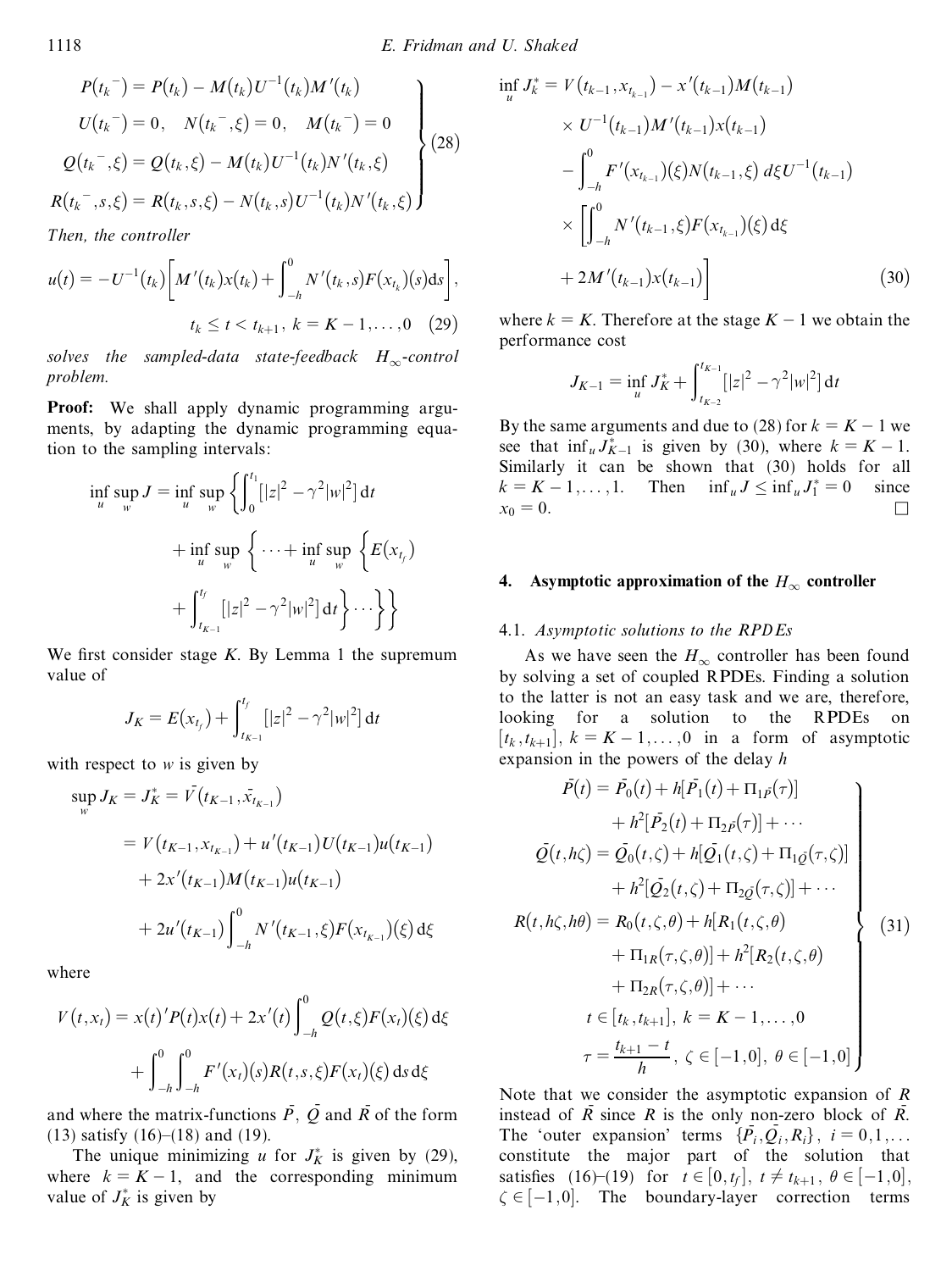$\Pi_{i\bar{p}}$ ,  $\Pi_{i\bar{Q}}$  and  $\Pi_{iR}$  will be chosen such that (31) satisfies the terminal conditions of (20) and that

$$
|\Pi_{i\bar{P}}(\tau)| + \sup_{\zeta \in [-1,0]} |\Pi_{i\bar{Q}}(\tau,\zeta)| + \sup_{\zeta,\theta \in [-1,0]} |\Pi_{iR}(\tau,\zeta,\theta)| \to 0
$$
  
as  $\tau \to \infty$  (32)

Since  $\tau$  is a stretched-time variable around  $t = t_{k+1}$ , (32) asserts that  $\Pi_{i\bar{P}}$ ,  $\Pi_{i\bar{O}}$  and  $\Pi_{iR}$  are essential only around  $t = t_{k+1}$  and they thus provide a correction to the outer expansion at the terminal point  $t = t_{k+1}$ .

In the sampled-data case we approximate the solution to the RPDEs on each sampling segment:  $[t_{K-1}, t_f], \ldots, [0, t_1]$ . We assume that the terminal values  $P_f$ ,  $Q_f$  and  $R_f$  are approximated as:

$$
\bar{P}_f = \bar{P}_{f0} + \sum_{i=1}^{m+1} h^i \bar{P}_{fi}
$$
\n
$$
\bar{Q}_f(h\zeta) = \bar{Q}_{f0} + \sum_{i=1}^{m+1} h^i \bar{Q}_{fi}(\zeta)
$$
\n
$$
\bar{Q}_{fi}(0) = \bar{P}_{fi}
$$
\n
$$
R_f(h\zeta, h\theta) = P_{f0} + \sum_{i=1}^{m+1} h^i R_i(\zeta, \theta)
$$
\n
$$
R_{fi}(0, \theta) = Q_{fi}(\theta)
$$
\n(33)

where  $\overline{Q}_{fi}$  and  $R_{fi}$  are continuous and piecewise-continuously differentiable functions of  $\zeta$  and  $\theta$ . The remainders  $P_{f,m+1}$ ,  $Q_{f,m+1}$  and  $R_{f,m+1}$  may depend on *h* and are uniformly bounded functions. We realize that, in practical cases there is a little sense in taking delay-dependent  $P_f$ . We nevertheless consider the general case of nonzero  $\vec{P}_{fi}$  since this will be required in our analysis on the sampling segments  $[t_{k-1}, t_k]$ ,

For simplicity we assume that  $A_{01} = 0$ . Note that  $A_{01}$ appears in the integral terms of RPDEs and the latter terms are of the order of  $O(h)$ . That is why in the case of  $A_{01} \neq 0$  the asymptotic approximation is similar. We substitute (31) in  $(16)–(19)$  and equate, separately, outer expansion and boundary-layer correction terms with the same powers of *h*. We notice that for  $t = t_{k+1} - h\tau$ ,  $\xi = h\zeta$  and  $s = h\theta$  we have

$$
\frac{\partial}{\partial t} = -h^{-1}\frac{\partial}{\partial \tau}, \quad \frac{\partial}{\partial \xi} = h^{-1}\frac{\partial}{\partial \zeta}, \quad \frac{\partial}{\partial s} = h^{-1}\frac{\partial}{\partial \theta}
$$

Thus, for the zero-order terms we obtain from (23), (24) and (19)

$$
\overline{Q}_0(t,\zeta) = \begin{bmatrix} P_0 & 0 \\ M'_0 & 0 \end{bmatrix}, \quad R_0(t,\zeta,\theta) = P_0(t) \}
$$
\n
$$
\overline{P}_0 = \begin{bmatrix} P_0 & M_0 \\ M'_0 & U_0 \end{bmatrix}
$$
\n(34)

Then, from  $(22)$ ,  $(25)$  and  $(27)$ , we obtain the differential equations

$$
\dot{P}_0(t) + \sum_{i=0}^r A'_i P_0(t) + \sum_{i=0}^r P_0(t) A_i
$$
  
+  $P_0(t) S P_0(t) + C' C = 0$  (35)  

$$
\dot{M}_0(t) + \left[ \sum_{i=0}^r A'_i + P_0(t) S \right] M_0(t) + P_0(t) B = 0
$$
  

$$
\dot{U}_0(t) + B'M_0(t) + M'_0(t) B + M'_0(t) S M_0(t) + I_l = 0
$$
 (36)

with the terminal conditions

$$
P_0(t_K^-) = P_{f0}
$$
  
\n
$$
P_0(t_k^-) = P_0(t_k) - M_0(t_k)U_0^{-1}(t_k)M_0'(t_k)
$$
  
\n
$$
k = K - 1, \dots, 1
$$
  
\n
$$
M_0(t_k^-) = 0, \quad U_0(t_k^-) = 0, \quad k = K, \dots, 1
$$
\n(37)

These equations correspond to the sampled-data  $H_{\infty}$ - control of systems without delay (Basar and Bernard 1995). We make here the following assumption:

**Assumption 1:** For a specified value of  $\gamma$ , the DREs  $(35)$ ,  $(36)$  *and*  $(37)$  *possess a bounded solution on*  $[0, t_f]$ *.* 

Assumption 1 means that the  $H_{\infty}$  state-feedback sampled-data control problem for (1) without delay has a solution. If this were not the case, even  $\overline{P}_0$ , the zero-order term in (31), would not exist.

To determine the first-order terms we start with  $[t_{K-1}, t_f]$  and with the equations for  $\overline{Q}_1$ :

$$
\frac{\partial}{\partial \zeta} \overline{Q}_1(t,\zeta) = -\mathcal{M}'(t)\overline{Q}_0(t) - \overline{Q}_0(t)
$$
\n
$$
\overline{Q}_1(t,0) = \overline{P}_1(t) \begin{bmatrix} I_n & 0 \\ 0 & 0 \end{bmatrix}
$$
\n
$$
\mathcal{M} = \sum_{i=0}^r \overline{A}_i + \overline{S} \overline{P}_0
$$
\n(38)

Then

$$
\overline{Q}_1(t,\zeta)=\overline{Q}_1(t,0)-[\mathcal{M}'(t)\overline{Q}_0(t)+\overline{Q}_0(t)]\zeta
$$

Substituting this expression into the equation for  $P_1$ , we obtain

$$
\overline{P}_1 + \mathcal{M}' \overline{P}_1 + \overline{P}_1 \mathcal{M} + \sum_{i=1}^r g_i \overline{A}'_i (\overline{Q}'_0 \mathcal{M} + \overline{Q}'_0) + \sum_{i=1}^r g_i (\mathcal{M}' \overline{Q}_0 + \overline{Q}_0) \overline{A}_i = 0
$$
\n
$$
\overline{P}_1(t_f) + \Pi_{1\overline{P}}(0) = \overline{P}_{f1}, \quad g_i = h_i/h
$$
\n(39)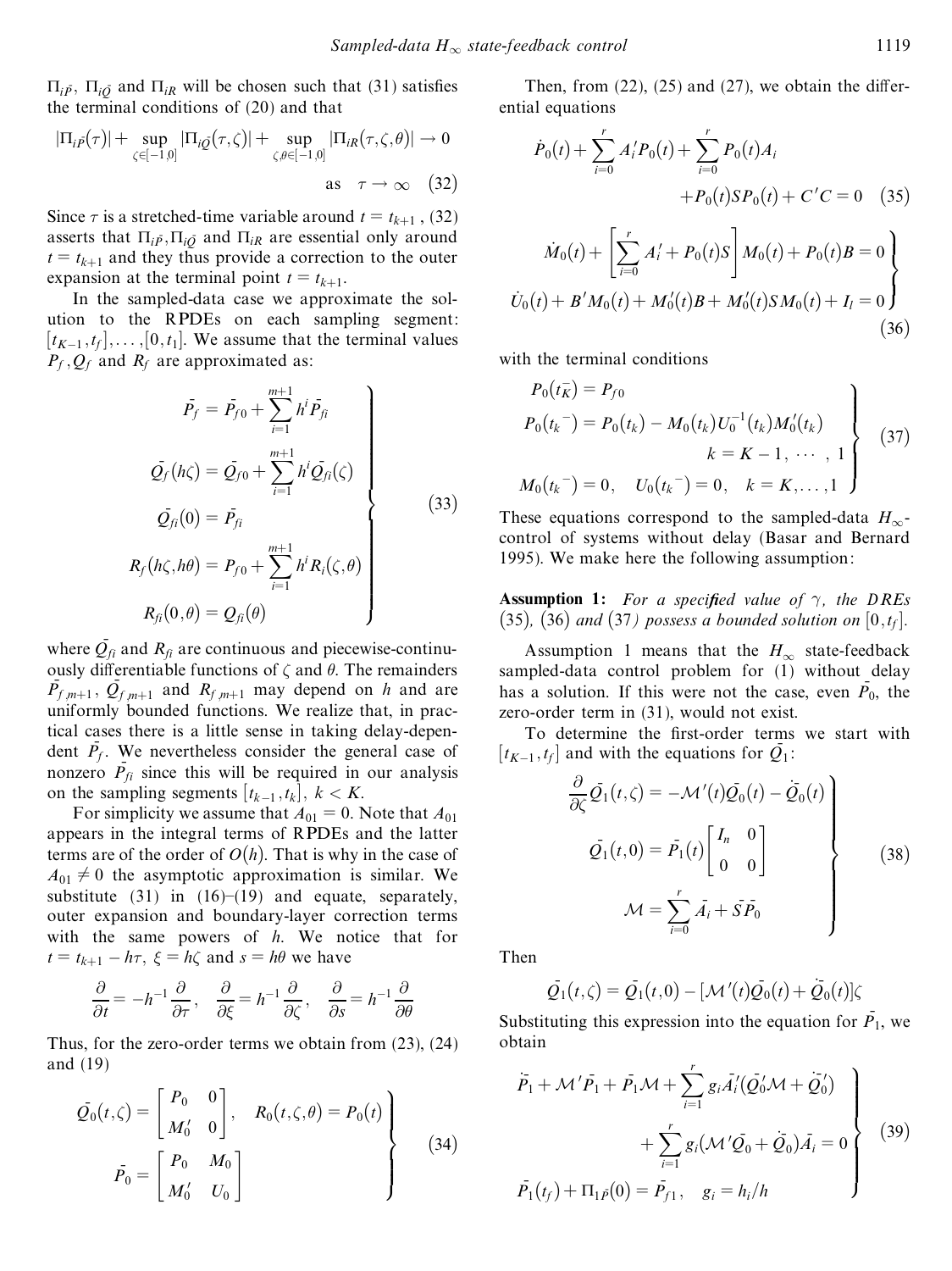It follows from (22) that  $\Pi_1 \bar{p}(\tau) = 0$ . Since  $\Pi_1 \bar{p}$ vanishes for  $\tau \to \infty$ , we have  $\Pi_1 p(\tau) \equiv 0, \tau \ge 0$ . Hence,  $P_1(t_f) = P_{f_1}$ , and  $P_1$  is a solution to the linear differential equation  $(39)$  with the latter terminal condition.

For  $\Pi_{1\bar{Q}}$ ,  $R_1$  and  $\Pi_{1R}$  we obtain from (17), (18) and (34)

$$
\frac{\partial}{\partial \tau} \Pi_{1\mathcal{Q}}(\tau,\zeta) - \frac{\partial}{\partial \zeta} \Pi_{1\mathcal{Q}}(\tau,\zeta) = 0
$$
\n
$$
\mathcal{Q}_1(t_f,\zeta) + \Pi_{1\mathcal{Q}}(0,\zeta) = \mathcal{Q}_{f1}(\zeta)
$$
\n
$$
\Pi_{1\mathcal{Q}}(\tau,0) = \Pi_{1\mathcal{P}}(\tau) = 0
$$
\n
$$
\frac{\partial}{\partial \zeta} R_1(t,\zeta,\theta) + \frac{\partial}{\partial \theta} R_1(t,\zeta,\theta) = -P_0(t)SP_0(t) - \dot{P}_0(t)
$$
\n
$$
R_1(\tau,0,\theta) = Q_1(\tau,\theta)
$$
\n(40)

and

$$
\frac{\partial}{\partial \tau} \Pi_{1R}(\tau, \zeta, \theta) - \frac{\partial}{\partial \zeta} \Pi_{1R}(\tau, \zeta, \theta) - \frac{\partial}{\partial \theta} \Pi_{1R}(\tau, \zeta, \theta) = 0
$$
\n
$$
R_1(t_f, \zeta, \theta) + \Pi_{1R}(0, \zeta, \theta) = R_{f1}(\zeta, \theta)
$$
\n
$$
\Pi_{1R}(\tau, 0, \theta) = \Pi_{1Q}(\tau, \theta)
$$
\n(41)

where

$$
\tilde{\mathcal{Q}_1} = \begin{bmatrix} \mathcal{Q}_1 & 0 \\[0.5mm] N_1' & 0 \end{bmatrix}, \quad \Pi_{\tilde{\mathcal{Q}_1}} = \begin{bmatrix} \Pi_{\mathcal{Q}_1} & 0 \\[0.5mm] \Pi_{N_1}' & 0 \end{bmatrix}
$$

Then, for  $\tau \geq 0$  and  $t \in [t_{K-1}, t_f]$ , we find successively

$$
\Pi_{1\mathcal{Q}}(\tau,\zeta) = \begin{cases} \mathcal{Q}_{f1}(\zeta + \tau) - \mathcal{Q}_1(t_f,\zeta + \tau), & \text{if } \tau \le -\zeta \\ 0, & \text{if } \tau > -\zeta \end{cases}
$$

$$
R_1(t,\zeta,\theta) = R'_1(t,\theta,\zeta)
$$
  
=  $-\zeta[P_0(t)SP_0(t) + \dot{P}_0(t)] + Q_1(t,\theta-\zeta),$   
 $\zeta \ge \theta$ 

$$
\Pi_{1R}(0,\zeta,\theta) = R_{f1}(\zeta,\theta) + \zeta (P_{f0}SP_{f0} + \dot{P}_0(t_f))
$$

$$
- Q_1(t_f,\theta - \zeta)
$$

$$
\Pi_{1R}(\tau,\zeta,\theta) = \Pi'_{1R}(\tau,\theta,\zeta) = \begin{cases} \Pi_{1R}(0,\zeta+\tau,\theta+\tau) & \text{if } \tau \leq -\zeta, \ \theta \leq \zeta \\ \Pi_{1Q}(\tau+\zeta,\theta-\zeta) & \text{if } \tau > -\zeta, \theta \leq \zeta \end{cases}
$$

Therefore

$$
\Pi_{1Q}(\tau,\zeta) = 0, \quad \tau + \zeta > 0
$$

$$
\Pi_{1R}(\tau,\zeta,\theta) = \Pi_{1Q}(\tau + \zeta,\theta - \zeta) = 0
$$

$$
\tau + \theta > 0, \ \theta \le \zeta
$$

The first-order and the higher order terms of the expansions can be similarly found on all sampling segments.

## 4.2. *Near-optimal piecewise-constant*  $H_{\infty}$ -control

For small enough values of *h* the approximations of the controller contain the outer expansion terms only, i.e. all the boundary-layer terms  $\Pi_i$  vanish. This is due to the fact that we need an approximation of the solution to RPDEs only on the left end of the sampling segment. In the Appendix we prove the following.

**Theorem 2:** *Under Assumption 1 the following holds for all small enough delays h:*

(1) *The system of*  $(16)–(20)$ ,  $(22)–(28)$  *has a solution. This solution is approximated for any integer m by*

$$
\bar{P}(t) = \bar{P}_0(t) + \sum_{i=1}^{m} h^{i} [\bar{P}_i(t) + \Pi_{i}\bar{P}_i(\tau)] + O(h^{m+1})
$$
\n
$$
\bar{Q}(t, h\zeta) = \bar{Q}_0(t) + \sum_{i=1}^{m} h^{i} [\bar{Q}_i(t, \zeta) + \Pi_{i}\bar{Q}(\tau, \zeta)] + O(h^{m+1})
$$
\n
$$
R(t, h\zeta, h\theta) = P_0(t) + \sum_{i=1}^{m} h^{i} [R_i(t, \zeta, \theta)]
$$
\n(42)

$$
+\Pi_{iR}(\tau,\zeta,\theta)] + O(h^{m+1})
$$
  

$$
\tau = \frac{t_f - t}{h}, \ \zeta \in [-1,0], \ \theta \in [-1,0]
$$

*where the boundary-layer terms satisfy*

$$
\Pi_{i\bar{P}}(\tau) = 0, \quad \tau > i - 1; \quad \Pi_{i\bar{Q}}(\tau,\zeta) = 0, \quad \tau + \zeta > i - 1
$$
\n
$$
\Pi_{iR}(\tau,\zeta,\theta) = 0, \quad \tau + \theta > i - 1, \quad \theta \le \zeta
$$
\nand  $|O(h^{m+1})| \le ch^{m+1}$ , where *c* is a positive  
\nscalar which is independent of *h*, *t*,  $\zeta$  and  $\theta$ . The  
\nmatrices  $\bar{P}_i$  and  $\bar{Q}_i$  are taken with bars and have  
\nthe structure of (13), where all the components are  
\ntaken with index *i*.

(2) *Denote by*  $Y_i$ ,  $i = 0, \ldots, m$  *the terms of the expansions of*  $U^{-1}$  *in the powers of h, i.e.* 

$$
\left(\sum_{i=0}^{m} h^{i} U_{i}(t)\right)^{-1} = \sum_{i=0}^{m} h^{i} Y_{i}(t) + O(h^{m+1}),
$$
  

$$
Y_{0}(t) = U_{0}^{-1}(t)
$$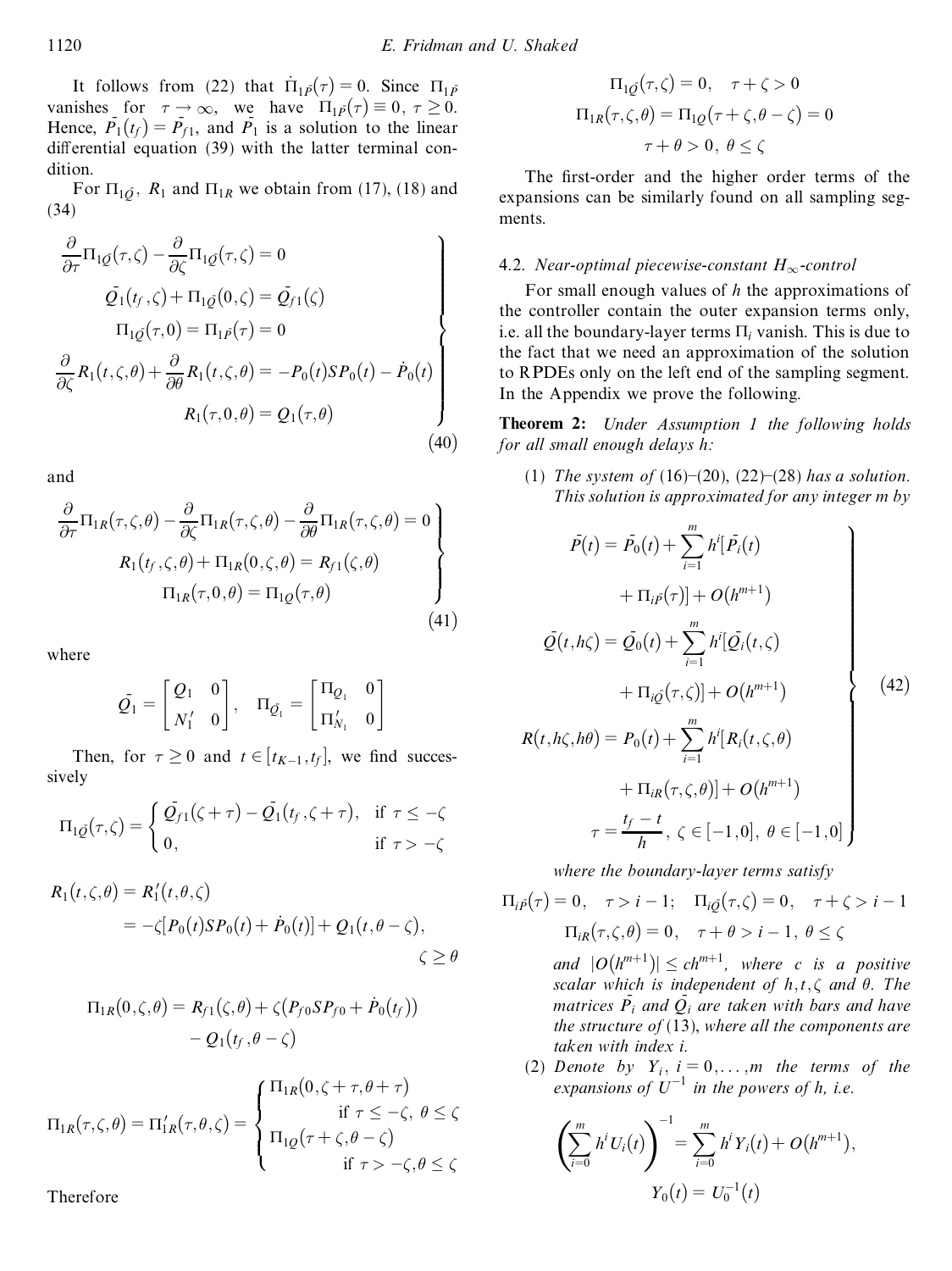*Then the controller of* (29) *is approximated by*

$$
u(t) = u_m(t) + O(h^{m+1})
$$
  
\n
$$
u_m(t) = -\sum_{i=0}^{m} \sum_{j=0}^{m-i} h^{i+j} Y_i(t_k)
$$
  
\n
$$
\times \left[ M'_j(t_k) x(t_k) + \int_{-1}^{0} N'_{j-1}(t_k, s) F(x_{t_k}) (hs) ds \right]
$$
  
\n
$$
t_k \le t < t_{k+1}, k = K - 1, \dots, 0
$$
  
\n(43) P

*where*  $N_{-1} = 0$  *and*  $N_0 = M_0$ *. The approximate controller u<sup>m</sup> guarantees an attenuation level of*  $\gamma + O(h^{m+1}).$ 

#### **5. The zero-order controller performance**

We study the performance of the system under the zero-order controller

$$
u_0(t) = -U_0^{-1}(t_k)M_0'(t_k)x(t_k)
$$

which solves the  $H_{\infty}$ -control problem for (1) without delay.

#### 5.1. *L* <sup>2</sup>*-gain of state-delay systems with jumps*

In order to study the performance under the zeroorder controller in the sampled-data case we note that the closed-loop system of (1), where  $u = u_0(t)$ , has the form of (9) with the jumps condition

$$
\bar{x}(t_k) = G_k \bar{x}(t_k), \quad k = 1, ..., K - 1
$$
\n(44)

where

$$
G_k = \begin{bmatrix} I & 0 \\ -U_0^{-1}(t_k)M_0'(t_k) & 0 \end{bmatrix} \tag{45}
$$

We derive first the relevant bounded real lemma for (9) with (44), for any given  $\overline{A}_i$ ,  $\overline{A}_{01}$ ,  $\overline{D}$ ,  $\overline{C}$  and  $G_k$  of the appropriate dimensions. Consider

$$
J = ||\bar{z}||_{L_2}^2 - \gamma^2 ||w||_{L_2}^2 + \bar{E}(\bar{x}_{t_f})
$$
 (46)

where  $\vec{E}$  is given by (14),  $\vec{F}$  is defined by (11) and  $\vec{P_f}$ ,  $\vec{Q_f}$ and  $\overline{R}_f$  are any continuous and piecewise continuously differentiable functions of their arguments. We then apply the lemma to the special matrices of (8) and (45).

**Lemma 2:** *Assume that for every*  $k = K, \ldots, 1$  *there exists a solution on*  $[t_{k-1}, t_k]$  *to* (16)–(19) *such that* 

$$
\bar{P}(t) = \bar{Q}(t,0), \quad \bar{Q}(t,\xi) = \bar{R}(t,0,\xi)
$$
 (47)

*with the following terminal conditions*

$$
\bar{P}(t_K) = \bar{P}_f, \quad \bar{Q}(t_K, \xi) = \bar{Q}_f(\xi), \text{ and} \n\bar{R}(t_K, s, \xi) = \bar{R}_f(s, \xi), \quad \bar{P}(t_k^-) = G'_k \bar{P}(t_k) G_k \n\bar{Q}(t_k^-, \xi) = G'_k \bar{Q}(t_k, \xi), \text{ and} \n\bar{R}(t_k^-, s, \xi) = \bar{R}(t_k, s, \xi), \quad k < K
$$
\n(48)

*w*  $\in L_2[0,t_f]$  *and*  $\bar{x}_0 = 0$ *. Then the performance index J of* (46) *for the system of* (9) *with the jumps condition* (44) i*s non-negative for all*

> **Proof:** Similarly to Theorem 1 we use the dynamic programming argument

$$
\sup_{w} J = \sup_{w} \left\{ \int_{0}^{t_1} [|\bar{z}|^2 - \gamma^2 |w|^2] dt + \sup_{w} \left\{ \dots + \sup_{w} \left\{ \bar{E}(\bar{x}_{t_f}) + \int_{t_{K-1}}^{t_f} [|\bar{z}|^2 - \gamma^2 |w|^2] dt \right\} \dots \right\} \right\}
$$

We first consider stage  $K$ . By Lemma 1 the supremum value of

$$
J_K = \bar{E}(\bar{x}_{t_f}) + \int_{t_{K-1}}^{t_f} [|z|^2 - \gamma^2 |w|^2] dt
$$

with respect to *w* is given by

$$
\sup_{w} J_{k} = V(t_{k-1}, \bar{x}_{t_{k-1}})
$$
\n
$$
= \bar{x}(t_{k-1})' \bar{P}(t_{k-1}) \bar{x}(t_{k-1}) + 2\bar{x}'(t_{k-1})
$$
\n
$$
\times \int_{-h}^{0} \bar{Q}(t_{k-1}, \xi) \bar{F}(\bar{x}_{t_{k-1}})(\xi) d\xi
$$
\n
$$
+ \int_{-h}^{0} \int_{-h}^{0} \bar{F}'(\bar{x}_{t_{k-1}})(s) \bar{R}(t, s, \xi) \bar{F}(\bar{x}_{t_{k-1}})(\xi) ds d\xi
$$
\n(49)

The matrix-functions  $\overline{P}$ ,  $\overline{Q}$  and  $\overline{R}$  satisfy (16)–(18) and (47). Substituting now (44) into (49) we obtain the following performance cost for the stage  $K - 1$ 

*<sup>J</sup>K*¡<sup>1</sup> <sup>ˆ</sup> -*x*…*tK*¡<sup>1</sup>†

$$
J_{K-1} = \bar{x}(t_{K-1})'G'_{K-1}\bar{P}(t_{K-1})G_{K-1}\bar{x}(t_{K-1})
$$
  
+  $2\bar{x}'(t_{K-1})G'_{K-1}\int_{-h}^{0} \bar{Q}(t_{K-1},\xi)\bar{F}(\bar{x}_{t_{K-1}})(\xi) d\xi$   
+  $\int_{-h}^{0} \int_{-h}^{0} \bar{F}'(\bar{x}_{t_{K-1}})(s)\bar{R}(t,s,\xi)\bar{F}(\bar{x}_{t_{K-1}})(\xi) ds d\xi$   
+  $\int_{t_{K-2}}^{t_{K-1}} [|\bar{z}|^{2} - \gamma^{2}|w|^{2}] dt$ 

By Lemma 1 this cost has a supremum value given by (49), where  $k = K - 1$ , since the corresponding RPDEs with terminal conditions (48) have no escape point.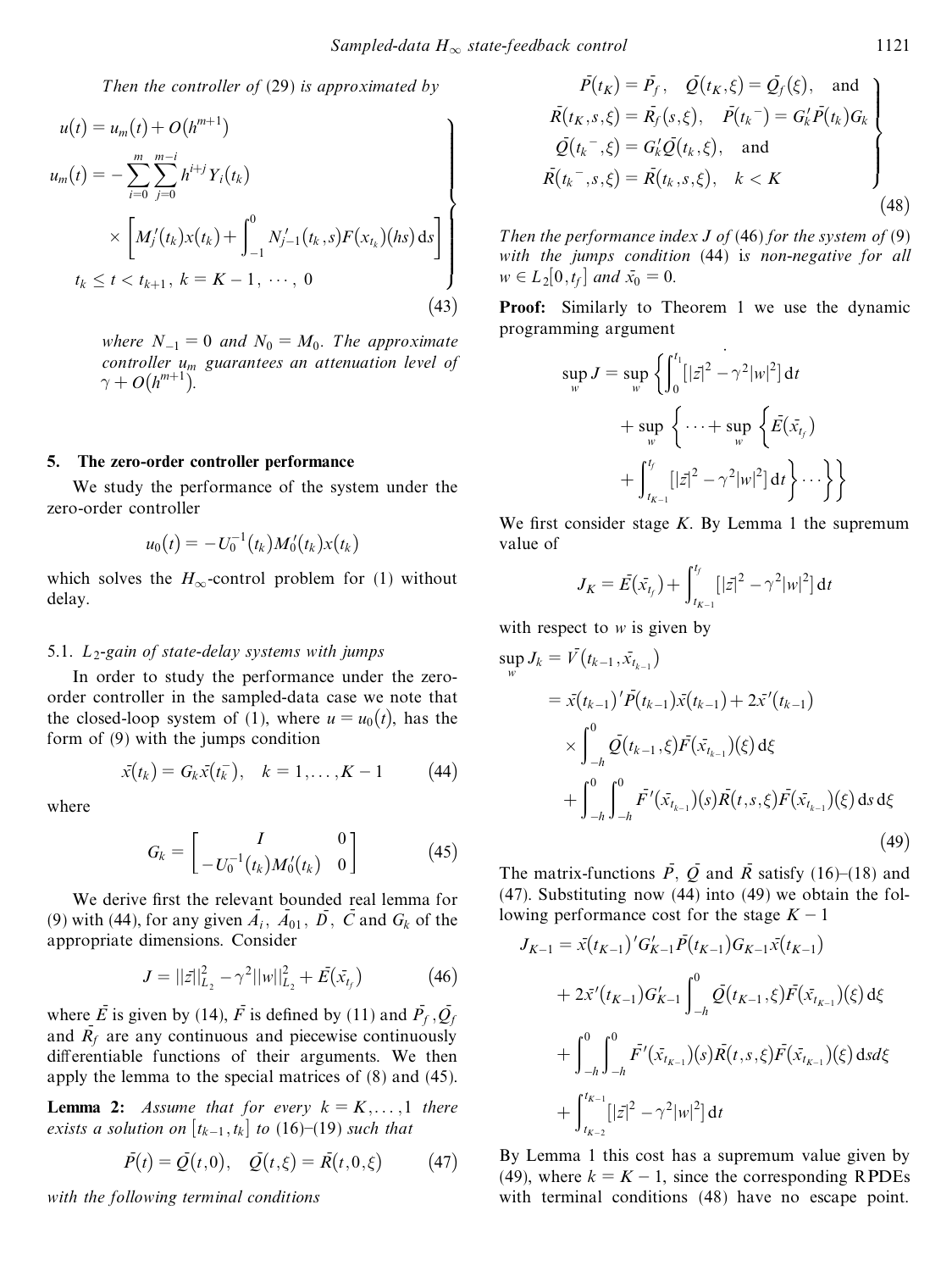Similarly it can be shown that (49) holds for all  $k = K - 1, ..., 1$ . Then  $\sup_{w} J = \sup_{w} J_1 \le 0$  due to  $\bar{x_0} = 0$ .  $x_0 = 0.$ 

Note that for  $h \to 0$ ,  $\overline{P} \to \overline{P}_0$  and  $\overline{Q} \to \overline{Q}_0$  (cf. (42)). Therefore the latter lemma coincides with the corresponding results in Sivashankar and Khargonekar (1994).

## 5.2. *Robustness of the performance under u*<sup>0</sup>

**Theorem 3:** *Under Assumption 1 the controller u*<sup>0</sup> *for all small enough h leads to a performance level of*  $\gamma$ .

**Proof:** Applying  $u_0$  to (1), we obtain (9) and (44). By Lemma 2 this closed-loop system has an induced  $L_2$ gain less or equal to  $\gamma$  if the corresponding RPDEs of  $(16)–(19)$  with the terminal conditions of  $(48)$  have a bounded solution. The existence of a solution to these RPDEs, approximated by  $(42)$  with  $m = 0$ , can be proved similarly to (i) of Theorem 2. &

Given  $\gamma > 0$  and *h*, one should verify that the corresponding RPDEs have a solution in order to make certain that  $u_0$  leads to a performance level of  $\gamma$ . This is not an easy task. That is why one may resort to more conservative, but computationally simpler, conditions in terms of differential linear matrix inequalities (DLMI) or Riccati differential inequalities (RDI) that were formulated for the case of one delay in Shaked *et al.* (1998). Generalization of these lemmas to the case of *r* delays and jumps in the system is given below in Lemmas 3 and 4.

## 5.3. *Bounded real lemmas for state-delay systems with jumps using DL MI*

Consider (9) with (44), where  $\overline{A}_i$ ,  $\overline{D}$ ,  $\overline{C}$  and  $G_k$  are any given matrices of appropriate dimensions. For simplicity we assume that  $A_{01} = 0$ . Consider

$$
J = ||\vec{z}||_{L_2}^2 - \gamma^2 ||w||_{L_2}^2 + \vec{x}'(t_f) \vec{P}_f \vec{x}(t_f)
$$
 (50)

where  $\overline{P_f}$  is any matrix.

**Lemma 3:** *The performance index J of* (50) *for the system of*(9) *with the jumps condition of* (44) *is nonpositive for* all  $w \in L_2[0,t_f]$ *, and*  $\bar{x}_0 = 0$ *, if there exist square integrable matrices*  $Q_i(t) = Q'_i(t), i = 1, \ldots, r$ *that are positive definite on*  $[t_f - h_i, t_f)$  *and allow an absolutely continuous solution*  $P(t) = P'(t) \ge 0$  *on*  $t \in [t_{k-1}, t_k], k = 1, \ldots, K$  *to the following*  $DLMI$ 

$$
\mathcal{N}(t) = \begin{bmatrix} \Psi(t) & P(t)\bar{A}_1 & P(t)\bar{A}_2 & \cdots & P(t)\bar{A}_r & P(t)\bar{D} \\ \bar{A}_1'P(t) & -Q_1(t-h_1) & 0 & \cdots & 0 & 0 \\ \cdots & \cdots & \cdots & \cdots & \cdots & \cdots \\ \bar{A}_r'P(t) & 0 & 0 & \cdots & -Q_r(t-h_r) & 0 \\ \bar{D}'P(t) & 0 & 0 & \cdots & 0 & -\gamma^2 I \end{bmatrix} \leq 0
$$
\n(51)

$$
\Psi(t) \triangleq \dot{P}(t) + \overline{A}_0'P(t) + P(t)\overline{A}_0 + \overline{C}'\overline{C} + \sum_{i=1}^r Q_i(t)
$$

*with the terminal conditions*

$$
P(t_K^-) = \bar{P}_f \quad \text{and} \quad P(t_K^-) = G'_k P(t_k) G_k, \ k = K - 1, \dots, 1
$$
 (52)

**Proof:** We consider the function

$$
V(t,\bar{x_t}) \triangleq \bar{x}'(t)P(t)\bar{x}(t) + \sum_{i=1}^r \int_{t-h_i}^t \bar{x}'(\tau)Q_i(\tau)\bar{x}(\tau) d\tau
$$
\n(53)

Using (9), it can be easily established that for  $t \neq t_k$ 

$$
\frac{d}{dt}V(t, \bar{x}_t) = \bar{x}'(t)[\dot{P}(t) + \bar{A}'_0 P(t) + P(t)\bar{A}_0 + \bar{C}'\bar{C} \n+ \sum_{i=1}^r Q_i(t)]\bar{x}(t) + 2\bar{x}'(t)P\sum_{i=1}^r A_i y_i(t) \n- \bar{x}'(t)\bar{C}'\bar{C}\bar{x}(t) + \sum_{i=1}^r y_i'(t)Q_i(t - h_i)y_i(t) \n+ 2\bar{x}'(t)P(t)\bar{D}w(t)
$$
\n(54)

where  $y_i(t) \triangleq x(t-h_i)$ . Denoting  $\xi \triangleq [\bar{x}' \ y'_1 \ \cdots \ y'_r \ w']'$ it follows from (54) that

$$
\frac{dV}{dt} = \xi' \mathcal{N}\xi + \gamma^2 |w|^2 - |\bar{z}|^2, \quad t \in [t_k, t_{k+1})
$$
 (55)

From (52), (53) and the fact that  $\bar{x}(t) = 0, \forall t \le 0$ , it is readily obtained that

$$
\int_0^{t_f} \frac{dV}{d\tau} d\tau = V(t_f, \bar{x}_{t_f}) - V(t_{K-1}, \bar{x}_{t_{K-1}}) + V(t_{K-1}, \bar{x}_{t_{K-1}})
$$
  

$$
= \cdots + V(t_1^-, \bar{x}_{t_1}^-)
$$
  

$$
= V(t_f, \bar{x}_{t_f})
$$
  

$$
= \bar{E}(\bar{x}_{t_f}) + \sum_{i=1}^r \int_{t_f - h_i}^{t_f} \bar{x}'(\tau) Q_i(\tau) \bar{x}(\tau) d\tau
$$

By considering (55), this implies that

$$
J = \int_0^{t_f} \xi' \mathcal{N} \xi d\tau - \sum_{i=1}^r \int_{t_f - h_i}^{t_f} \bar{x}' Q_i \bar{x} d\tau \leq 0 \quad \forall w \in L_2[0, t_f]
$$

Lemma 3 provides a bounded real criterion in terms of the DLMI of (51). Note that if  $Q(t) > 0$ ,  $t \in [0, t<sub>f</sub>]$ , we obtain using Schur complements, that (51) is equivalent to the RDI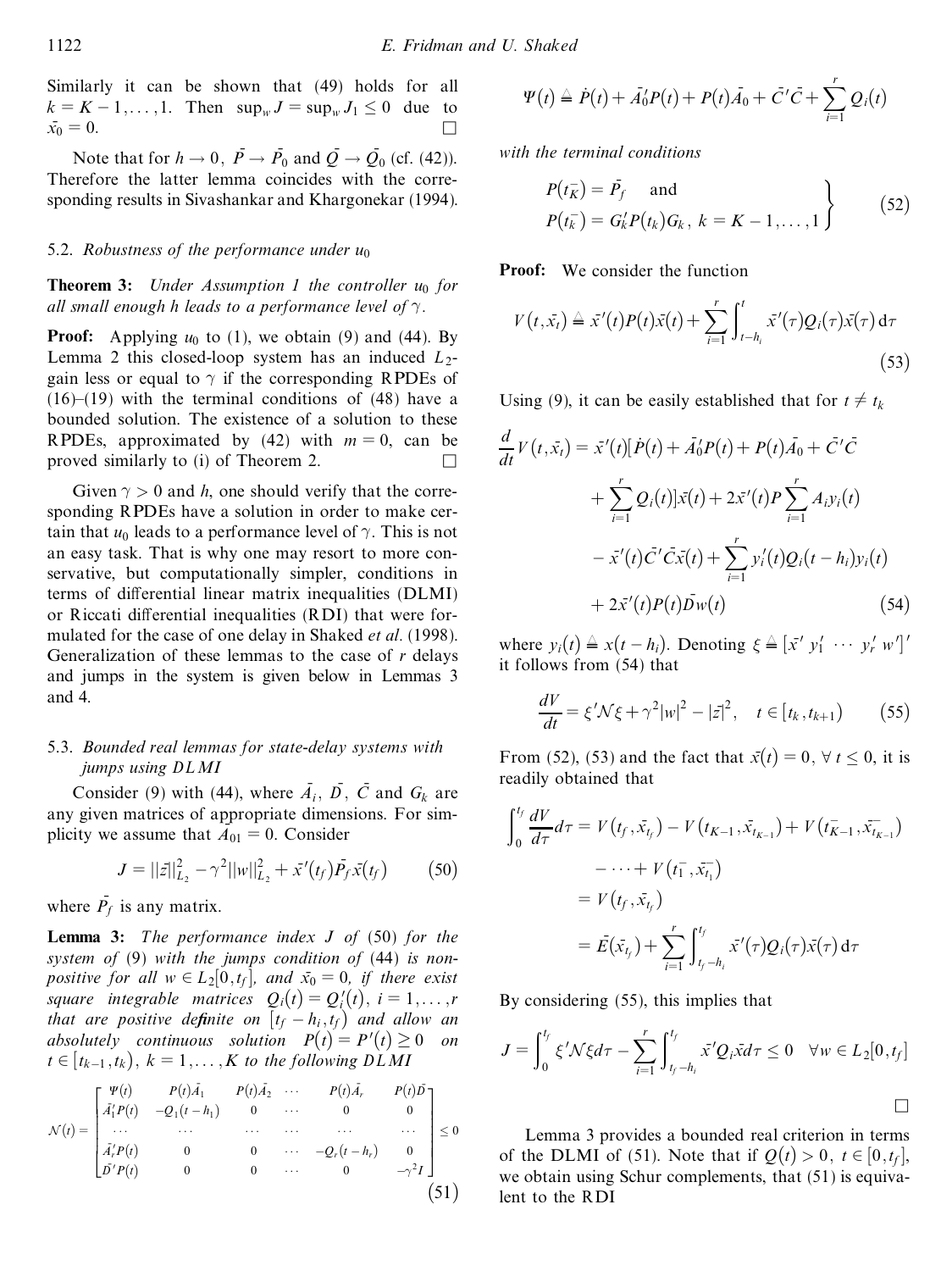$$
\dot{P}(t) + \bar{A}'_0 P(t) + P(t) \bar{A}_0
$$
\n
$$
+ P(t) \left[ \gamma^{-2} \bar{D} \bar{D}' + \sum_{i=1}^r \bar{A}_i Q_i^{-1} (t - h_i) \bar{A}'_i \right] P(t)
$$
\n
$$
+ \bar{C}' \bar{C} + \sum_{i=1}^r Q_i(t) \le 0 \tag{56}
$$

The result of Lemma 3 is most powerful, in the sense that it establishes a condition for the performance index *J* to be non-positive almost independently of the delay length. It is thus too conservative. A less conservative condition which explicitly depends on the length of the delay is derived in the next lemma.

**Lemma 4:** *Assume that*  $h \leq \min_{k=1,\ldots,K} (t_k - t_{k-1})$ . The *performance index J of* (50) *for the system of* (9) *with the jumps condition of* (44) *is nonpositive for all*  $w \in L_2[0,t_f]$  *if for every*  $k = K - 1, \ldots, 0$  *there exist constant symmetric positive definite matrices*  $P_{1i}$ ,  $P_{2i}$ ,  $P_{3i}$ *and*  $P_{4i}$ ,  $i = 1, \ldots, r$  *with*  $I - \sum_{i=1}^{r} h_i P_{3i} > 0$ , *that allow a* solution  $P(t) = P'(t) \geq 0$ , that is absolutely continu*ous for*  $t \neq t_k$ , *to the following RDI for*  $k = K - 1, \ldots, 1$ 

$$
\dot{P}(t) + \sum_{i=0}^{r} \bar{A}_{i}^{'} P(t) + P(t) \sum_{i=0}^{r} \bar{A}_{i}
$$
\n
$$
+ \sum_{i=1}^{r} h_{i} \left[ \bar{A}_{0}^{'} P_{1i} \bar{A}_{0} + \left( \sum_{j=1}^{r} \bar{A}_{j}^{'} \right) P_{2i} \left( \sum_{j=1}^{r} \bar{A}_{j} \right) \right] + \bar{C}^{'} \bar{C}
$$
\n
$$
+ P(t) \left[ \gamma^{-2} \bar{D} (I - \sum_{i=1}^{r} h_{i} P_{3i})^{-1} \bar{D}^{'}
$$
\n
$$
+ \sum_{i=1}^{r} [ \Gamma_{i} + \gamma^{-2} \bar{A}_{i} H_{i} \bar{A}_{i}^{'} + P_{4i}^{-1} \chi_{ik}(t) ] \right] P(t) \le 0
$$
\n
$$
t \in [t_{k}, t_{k+1}) \quad (57)
$$

*and to the following RDI for*  $k = 0$ 

$$
\dot{P}(t) + \sum_{i=0}^{r} \bar{A}_{i}^{t} P(t) + P(t) \sum_{i=0}^{r} \bar{A}_{i}
$$
\n
$$
+ \sum_{i=1}^{r} h_{i} \left[ \bar{A}_{0}^{t} P_{1i} \bar{A}_{0} + \left( \sum_{j=1}^{r} \bar{A}_{j}^{t} \right) P_{2i} \left( \sum_{j=1}^{r} \bar{A}_{j} \right) \right] + \bar{C}^{t} \bar{C}
$$
\n
$$
+ P(t) \left[ \gamma^{-2} \bar{D} \left( I - \sum_{i=1}^{r} h_{i} P_{3i} \right)^{-1} \bar{D}^{t}
$$
\n
$$
+ \sum_{i=1}^{r} \left[ \Gamma_{i} + \gamma^{-2} \bar{A}_{i} H_{i} \bar{A}_{i}^{t} \right] P(t) \leq 0
$$
\n
$$
t \in [t_{k}, t_{k+1}) \quad (58)
$$

*with the terminal conditions*

$$
P(t_{K}^{-}) = \bar{P}_{f} \quad \text{and}
$$
\n
$$
P(t_{K}^{-}) = G_{k}'P(t_{k})G_{k} + (I - G_{k}') \left[ \sum_{i=1}^{r} h_{i} \bar{A}_{i}' P_{4i} \bar{A}_{i} \right] (I - G_{k})
$$
\n
$$
k = K - 1, ..., 1 \quad (59)
$$

*where*

 $\mathcal{L}^{\text{max}}$ 

 $H_i(t) \triangleq h_i \overline{D} P_{3i}^{-1} \overline{D}'$ ,  $\Gamma_i \triangleq h_i \overline{A}_i (P_{1i}^{-1} + P_{2i}^{-1}) \overline{A}_i'$  (i  $(60)$ *and where*  $\chi_{ik}(t) \triangleq \chi_{i}(t - t_{k} - h_{i}),$  *i.e.*  $\chi_{ik}(t) = 1$  *if*  $t \in [t_k, t_k + h_i]$  and  $\chi_{ik}(t) = 0$  otherwise.

The proof is given in the Appendix. Using Schur complements we can rewrite (57) in the form of equivalent DLMI (see (61) below) where

$$
\Phi = \dot{P}(t) + \sum_{i=0}^{r} \bar{A}'_i P(t) + P(t) \sum_{i=0}^{r} \bar{A}_i
$$
  
+ 
$$
\sum_{i=1}^{r} h_i \left[ \bar{A}'_0 P_{1i} \bar{A}_0 + \left( \sum_{j=1}^{r} \bar{A}'_j \right) P_{2i} \left( \sum_{j=1}^{r} \bar{A}_j \right) \right] + \bar{C}' \bar{C}
$$

The RDI (58) can also be brought into the form of (61), where the rows and the columns containing  $P_{4i}$ ,  $i = 1, \ldots, r$  should be deleted.

| $h_1\overline{A}_1'P$<br>$h_1A'_1P$<br>$h_1\overline{D}'\overline{A}'_1P$<br>$P\chi_{1k}$         | PD<br>$\bar{D'}P \quad -\gamma^2 \sum_{i=1}^r (I-h_iP_{3i}) \quad 0$<br>$\bf{0}$ | $-h_1 P_{11}$<br>$\mathbf{0}$<br>$\mathbf{0}$<br>$\overline{0}$ | $\hspace{1.6cm}0$<br>$\overline{\mathbf{0}}$<br>$\overline{0}$ | $h_1 P \overline{A}_1$ $h_1 P \overline{A}_1$ $h_1 P \overline{A}_1 \overline{D}$ $P \chi_{1k}$ $\cdots$ $h_r P \overline{A}_r$ $h_r P \overline{A}_r$ $h_r P \overline{A}_r \overline{D}$ $P \chi_{rk}$<br>$\sim$ 0<br>$\mathbf{0}$<br>$-h_1 P_{21}$ 0 0<br>0 $-\gamma^2 h_1 P_{31}$<br>$\overline{0}$ | $0 \quad \cdots \quad 0$<br>$0 \cdots$<br>$-P_{41}$ |                      | $\hspace{0.6cm}0$<br>$0 \quad \cdots \quad 0$<br>$\overline{0}$                           |                                                                                   | $\overline{0}$<br>$\overline{0}$<br>$\overline{0}$   | 0<br>$\theta$<br>$\overline{0}$<br>$\mathbf{0}$ |  |
|---------------------------------------------------------------------------------------------------|----------------------------------------------------------------------------------|-----------------------------------------------------------------|----------------------------------------------------------------|---------------------------------------------------------------------------------------------------------------------------------------------------------------------------------------------------------------------------------------------------------------------------------------------------------|-----------------------------------------------------|----------------------|-------------------------------------------------------------------------------------------|-----------------------------------------------------------------------------------|------------------------------------------------------|-------------------------------------------------|--|
| $\cdots$<br>$h_r \overline{A'_r} P$<br>$h_r \overline{A'_r} P$<br>$h_r D' A'_r P$<br>$P\chi_{rk}$ | $\ddotsc$                                                                        | $\cdots$                                                        | $\cdots$<br>$\theta$<br>$\theta$                               | .<br>$\Omega$<br>$\theta$<br>$\Omega$                                                                                                                                                                                                                                                                   | $\Omega$                                            | $\sim$ $\sim$ $\sim$ | 0 $\cdots$ $-h_r P_{1r}$<br>$0 \quad \cdots \quad 0$<br>$\begin{array}{cc} 0 \end{array}$ | $\cdots$<br>0  0 $-h_r P_{2r}$ 0<br>$\begin{array}{cc} 0 \end{array}$<br>$\theta$ | $\cdots$<br>$-\gamma^2 h_r P_{3r}$<br>$\overline{0}$ | $\cdots$<br>$\theta$                            |  |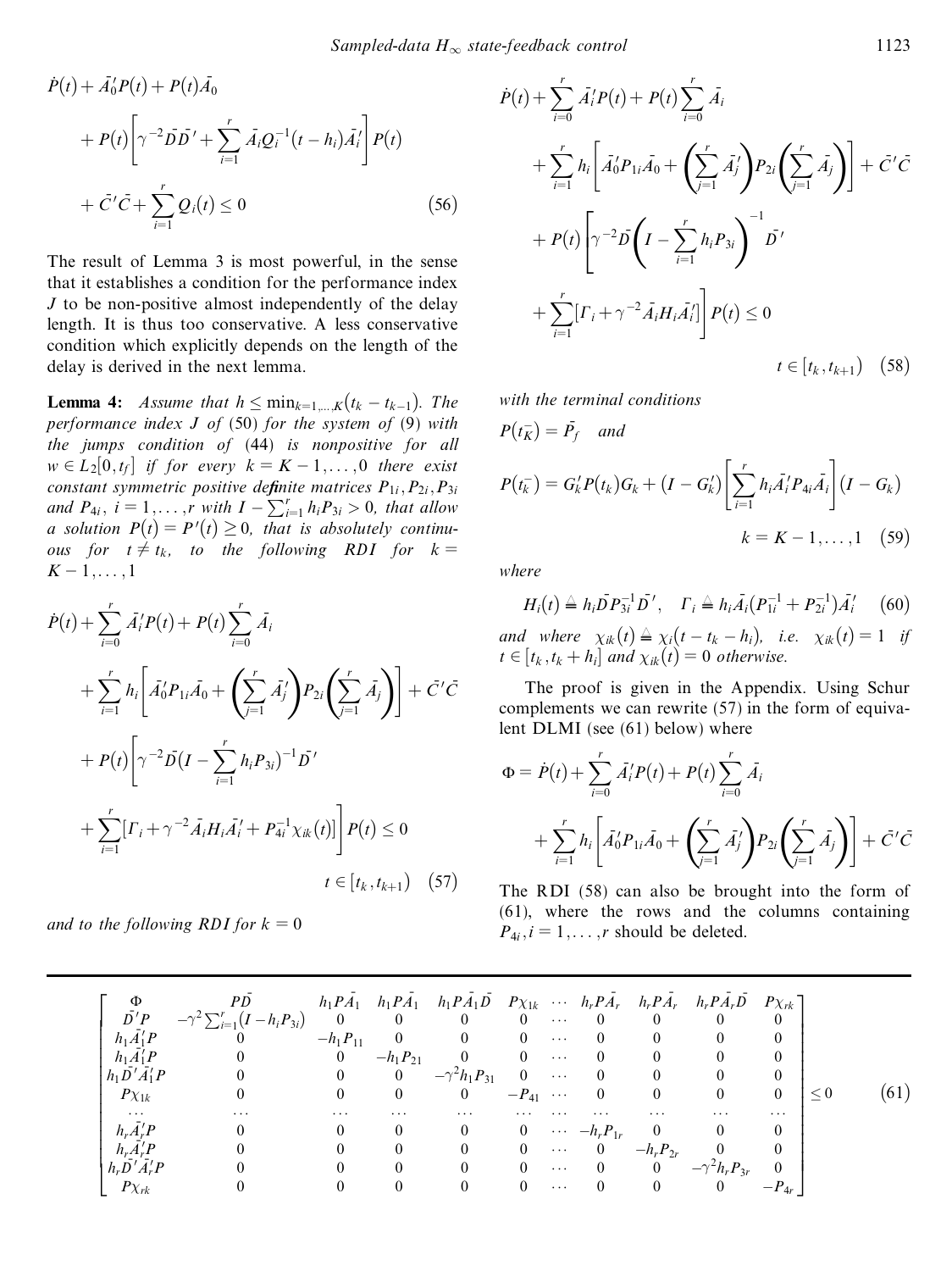**Remark 1:** In the case when  $\overline{A}_i(I - G_k) = 0$  for some  $i > 0$  we set  $P_{4i} = P_{4i}^{-1} = 0$  in (57) and (59) and we delete the row and the column containing  $P_{4i}$ ,  $i = 1, \ldots, r$ in (61).

The above result is obtained for any matrices in (9),  $(44)$ . In the special case of matrices of the form  $(8)$ ,  $(45)$ we obtain that  $A_i(I - G_k) = 0$  for all  $i = 1, \ldots, r$  and hence for all  $k = K - 1, \ldots, 0$  we solve the RDI of (58) with the terminal conditions given by (52). We obtain the following corollary.

**Corollary 1:** Assume that for every  $k = K - 1, \ldots, 0$ *there exist constant symmetric positive definite matrices*  $P_{1i}$ ,  $P_{2i}$  *and*  $P_{3i}$   $i = 1, ..., r$  *with*  $I - \sum_{i=1}^{r} h_i P_{3i} > 0$ , *that* allow *a solution*  $P(t) = P'(t) \geq 0$ , *that is absolutely continuous* for  $t \in [t_k, t_{k+1})$ , to the RDI of (58) (to the *DL MI of* (61), *where the row and the column containing*  $P_{4i}$ ,  $i = 1, \ldots, r$  *is deleted*), with the *terminal conditions of* (52), where  $\overline{A_i}$ ,  $\overline{D}$ ,  $\overline{C}$ ,  $G_k$  are given by (8), (45) and  $\overline{P_f} = 0$ . Then the performance index *J* of (4) with  $E = 0$ *for the closed-loop system of* (1), *where*  $u = u_0(x_t)$ , *is nonpositive for all*  $w \in L_2[0,t_f]$  *and*  $x_0 = 0$ *.* 

**Remark 2:** Note that the case of  $A_{01} \neq 0$  requires modification of technique used in lemmas 3 and 4 and leads to more complicated DLMIs and RDIs.

**Example:** Consider the system

$$
\dot{x}(t) = x(t) - x(t - h) + u + w, \quad z = \text{col } \{x, u\} \quad (62)
$$

and  $P_f = Q_f = R_f = 0$ . For  $h = 0$  this example coincides with the one in Basar and Bernard (1995, p. 135). We chose  $t_f = 1$  s,  $K = 2$ ,  $t_1 = 0.5$  s and  $\gamma = 1$ . We verified that  $(35)$  (and, hence, linear equations  $(36)$ ) with terminal conditions (37) had bounded solutions on  $[0,1]$ :

$$
P_0(t) = U_0(t) = \tan(1-t), M_0(t) = \cos^{-1}(1-t) - 1
$$
  
0.5 \le t \le 1

 $P_0(t) = \tan (0.9721 - t), \quad 0 \le t < 0.5$ 

Therefore, Assumption 1 holds and

$$
u_0(t) = 0
$$
,  $0 \le t < 0.5$ ;  $u_0(t) = -0.2553x(0.5)$   
 $0.5 \le t < 1$ 

From (39) and (43) we obtained

$$
P_1(0.5) = -1.1955, \quad M_1(0.5) = -0.3113
$$
  
\n
$$
U_1(0.5) = -0.1029
$$
  
\n
$$
u_1(t) = 0, \quad 0 \le t < 0.5
$$
  
\n
$$
u_1(t) = u_0(t) - h \left[ 3.0253x(0.5) -0.2553 \int_{-1}^{0} x(0.5 + hs) ds \right], \quad 0.5 \le t \le 1
$$

Considering the system of (62), where  $u = u_0$ , and applying the RDI of Lemma 3, we were not able to find a time-invariant  $Q > 0$  for which the RDI of (56) holds. If there existed such a  $Q$ , then  $u_0$  would lead to a closed-loop performance level of  $\gamma = 1$  for all *h*. Applying therefore Lemma 4 and choosing  $P_{11} =$  $P_{21} = P_{31} = P_{41} = I$  we find that the RDI of (58) with terminal condition of (59) has a solution for all  $0 \le h \le 0.17$  s. For  $h = 0.18$  s the solution of (58), with the equality sign and (59), has an escape point (see Figure 1). The control law of  $u = u_0$  thus guarantees  $\gamma = 1$  for all  $0 \le h \le 0.17$ s, whereas for  $h = 0.18$  our theory, which only provides a sufficient condition cannot guarantee the performance level of  $\gamma = 1$ .



Figure 1. The (1, 2) component of the solution *P* to (57) for  $h = 0.17$  s and  $h = 0.18$  s.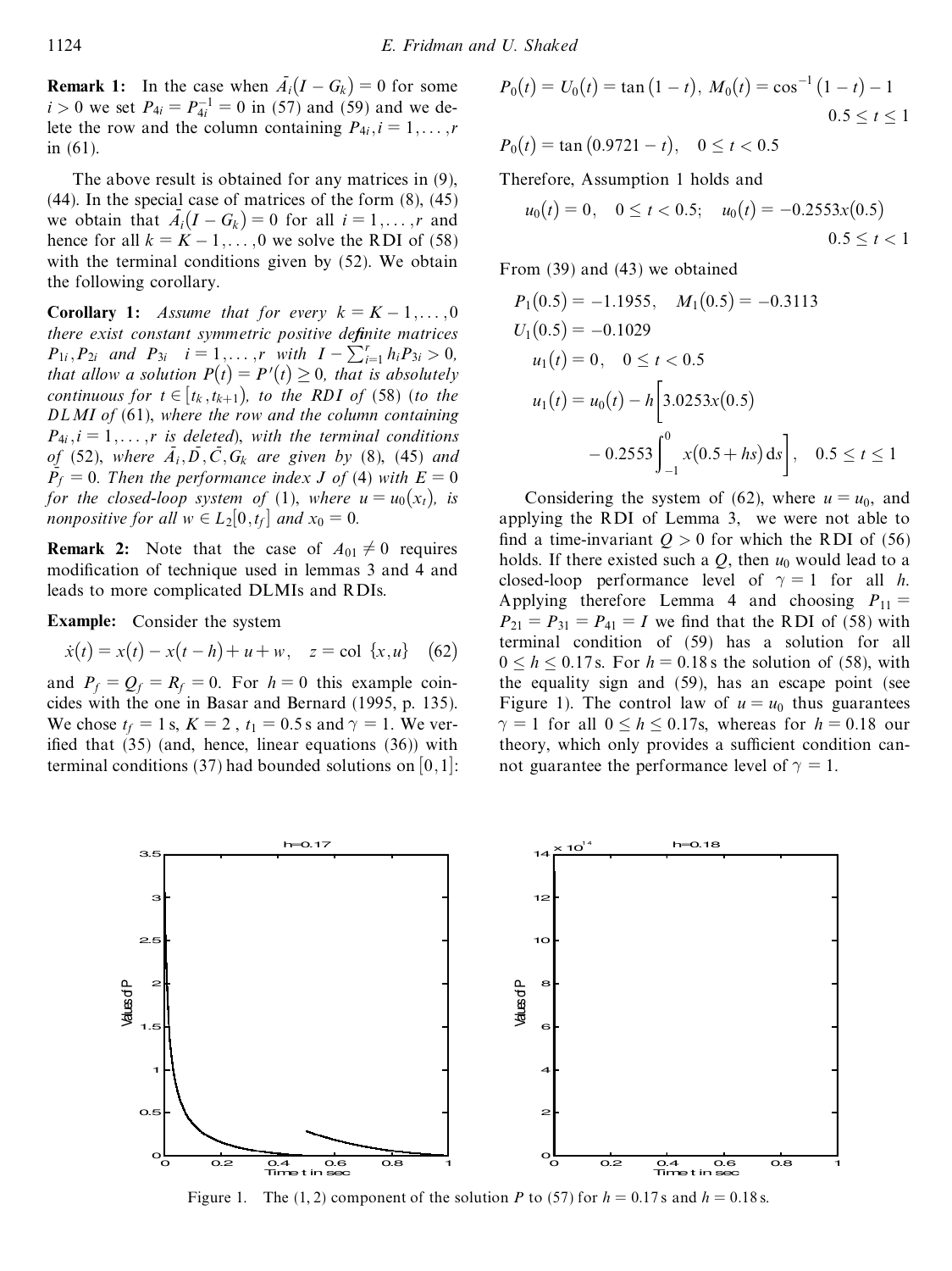|                                            |  |  | w 1 $\sin 2\pi t$ $\cos 2\pi t$ $\sin 4\pi t$ $\cos 4\pi t$ $\sin 6\pi t$ $\cos 6\pi t$ |  |  |  |  |  |
|--------------------------------------------|--|--|-----------------------------------------------------------------------------------------|--|--|--|--|--|
|                                            |  |  | $J = 0.5701 - 0.4446 - 0.4827 - 0.4874 - 0.4924 - 0.4946 - 0.4986$                      |  |  |  |  |  |
| Table 1. The values of J for $h = 0.17$ s. |  |  |                                                                                         |  |  |  |  |  |

The behaviour of (62) for  $h = 0.17$  under the con-<br>troller  $u = u_0$  and the disturbances  $w = 1$ ,  $w = \sin 2\pi nt$ ,  $w = \cos 2\pi nt$ ,  $n = 1, 2, \ldots$  (that constitute the orthogonal basis in  $L_2[0,1]$ ) has been simulated. We see from Table 1 that indeed the resulting  $J \leq 0$  for all values of *w* under consideration.

## **6. Conclusions**

The paper presents a solution to the sampled-data state-feedback  $H_{\infty}$  control of linear time-invariant systems with state time-delays in the finite horizon case. Similarly to sampled data  $H_{\infty}$ -control of systems without delay (Khargonekar *et al.* 1993, Basar and Bernard 1995, Sagfors and Toivonen 1997), our solution includes two steps: one of solving the continuous-time problem between sampling and the second is an updating the terminal conditions at the sampling instants. One additional outcome that stems from the theory of this paper is the derivation of new bounded real lemmas for invariant-time systems with state-delays and jumps.

The theory that has been developed here shows that for small time delays, similarly to the case of singularly perturbed systems (Pan and Basar 1993, Fridman, 1996), our controllers are affected by the boundary-layer phenomenon. This fact requires evaluation of both, outer expansion and boundarylayer corrections.

One can adopt the Riccati operator equations approach of Bensoussan *et al.* (1992), van Keulen *et al.* (1993) and McMillan and Triggiani (1993) to solve sampled-data state-delay case. This leads to differential Riccati operator equations with jumps. The performance that is obtained in this case can be analysed, similarly to Ndiaye and Sorine (2000), only for the zeroorder approximation.

#### **Appendix**

**Proof of Lemma 1:** Let  $\bar{x}(t)$  be a solution of (9). Then, differentiating  $\bar{V}(t, \bar{x}_t)$  with respect to *t* we obtain

$$
\frac{d}{dt}\bar{V}(t,\bar{x}_t) = 2[\bar{L}(\bar{x}_t(\cdot)) + \bar{D}w]'
$$
\n
$$
\times \left[\bar{P}(t)\bar{x}(t) + \int_{-h}^{0} \frac{\partial}{\partial t} \bar{Q}(t,\xi)\bar{F}(\bar{x}_t)(\xi) d\xi\right]
$$
\n
$$
+ \bar{x}'(t)\left[\bar{P}(t)\bar{x}(t) + 2\int_{-h}^{0} \frac{\partial}{\partial t} \bar{Q}(t,\xi)\bar{F}(\bar{x}_t)(\xi) d\xi\right]
$$
\n
$$
+ 2\bar{x}'(t)\int_{-h}^{0} \bar{Q}(t,\xi)\frac{d}{dt}[\bar{F}(\bar{x}_t)](\xi) d\xi
$$
\n
$$
+ \int_{-h}^{0} \int_{-h}^{0} \frac{d}{dt}[\bar{F}'(\bar{x}_t)(s)\bar{R}(t,s,\xi)\bar{F}(\bar{x}_t)(\xi)] ds d\xi
$$
\n(63)

where  $\overline{L}(\overline{x}_t(\cdot))$  is defined by (2) with all matrices taken with bars. Denote by

$$
w^* = \gamma^{-2} \bar{D}' \bigg[ \bar{P} \bar{x}(t) + \int_{-h}^{0} \bar{Q}(t,\xi) \bar{F}(\bar{x}_t)(\xi) d\xi \bigg]
$$

Then, integrating by parts in (63) e.g.

$$
\int_{-h}^{0} \bar{\mathcal{Q}}(t,\xi) \frac{d}{dt} \bar{F}(\bar{x}_t)(\xi) d\xi = -\int_{-h}^{0} \bar{\mathcal{Q}}(t,\xi) \left\{ \frac{d}{d\xi} [\bar{F}(\bar{x}_t)(\xi)] - \bar{A}_{01}(\xi) \bar{x}(t) \right\} d\xi
$$
  

$$
= -\bar{\mathcal{Q}}(t,0) [\bar{L}(\bar{x}_t(\cdot)) - \bar{A}_0 \bar{x}(t)]
$$
  

$$
+ \sum_{i=1}^{r} \bar{\mathcal{Q}}(t, -h_i) \bar{A}_i \bar{x}(t)
$$
  

$$
+ \int_{-h}^{0} \frac{\partial}{\partial \xi} \bar{\mathcal{Q}}(t,\xi) \bar{F}(\bar{x}_t)(\xi) d\xi
$$
  

$$
+ \int_{-h}^{0} \bar{\mathcal{Q}}(t,\xi) \bar{A}_{01}(\xi) d\xi \bar{x}(t)
$$

where due to (19)

 $\overline{Q}(t,0)[\overline{L}(\bar{x}_t(\cdot)) - \overline{A}_0 \bar{x}(t)] = \overline{P}(t)[\overline{L}(\bar{x}_t(\cdot)) - \overline{A}_0 \bar{x}(t)]$ and applying  $(16)–(19)$  we get  $(64)$ 

$$
\frac{d\vec{V}}{dt} = \vec{x}'(t)[\vec{P}(t) + \vec{A}'_0\vec{P} + \vec{P}\vec{A}_0 \n+ \sum_{i=1}^r \vec{A}'_i\vec{Q}'(t, -h_i) + \sum_{i=1}^k \vec{Q}(t, -h_i)\vec{A}_i \n+ \int_{-h}^0 \vec{A}'_0\vec{Q}'(t, \theta) d\theta + \int_{-h}^0 \vec{Q}(t, \theta)\vec{A}_{01}(\theta) d\theta] \vec{x}(t) \n+ 2\vec{x}'(t) \int_{-h}^0 \left[ \frac{\partial}{\partial t} \vec{Q}(t, \xi) + \frac{\partial}{\partial \xi} \vec{Q}(t, \xi) \n+ \vec{A}'_0\vec{Q}(t, \xi) + \sum_{i=1}^r \vec{A}'_i\vec{R}(t, -h_i, \xi) \n+ \int_{-h}^0 \vec{A}'_{01}(\theta)\vec{R}(t, \theta, \xi) d\theta \right] \vec{F}(\vec{x}_t)(\xi) d\xi
$$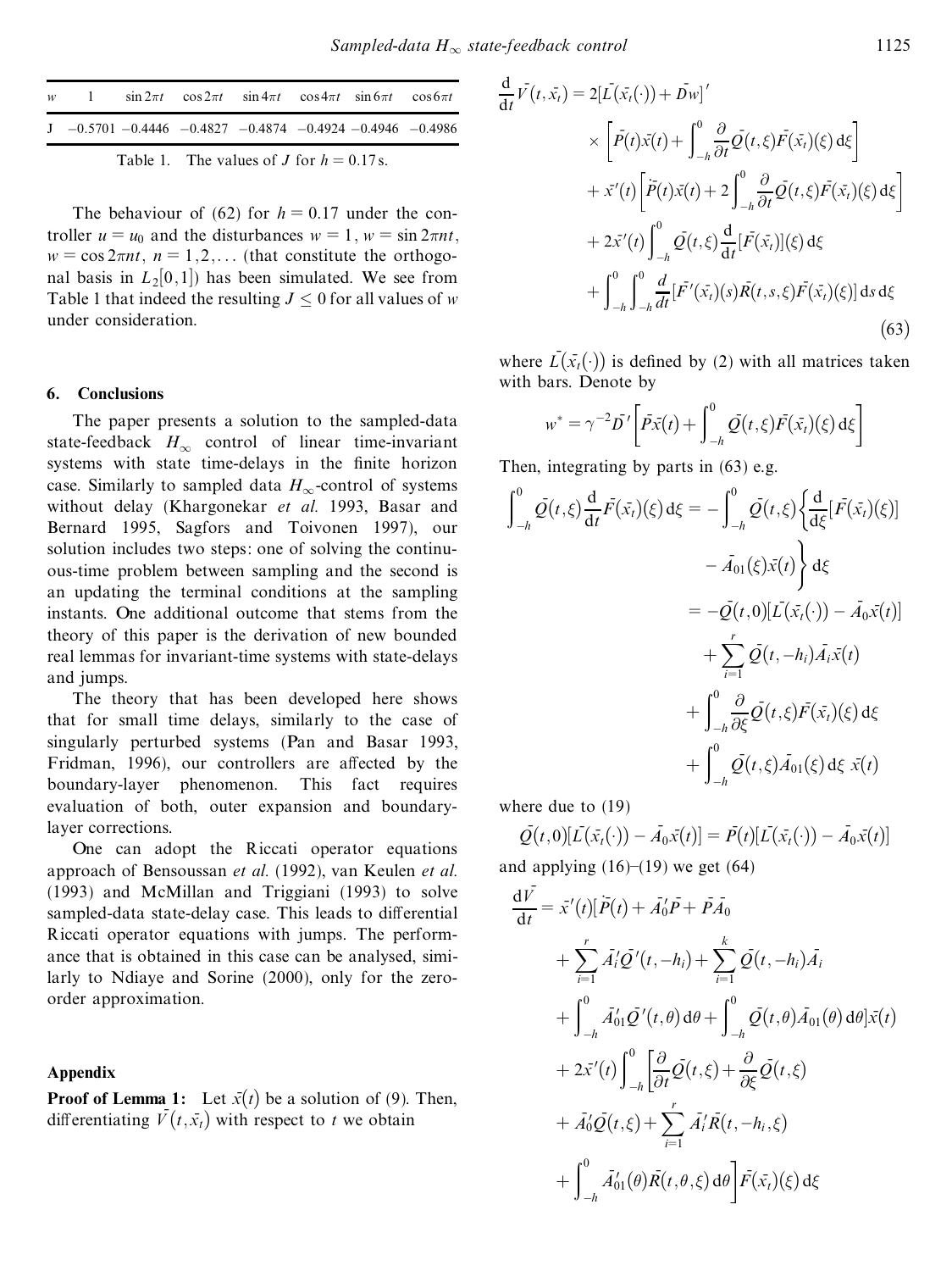$$
+\int_{-h}^{0}\int_{-h}^{0} \bar{F}'(\bar{x}_t)(s)\left[\frac{\partial}{\partial \xi}\bar{R}(t,\xi,s)+\frac{\partial}{\partial s}\bar{R}(t,\xi,s)\right] \n+\frac{\partial}{\partial t}\bar{R}(t,\xi,s)\left[\bar{F}(\bar{x}_t)(\xi)\,d\xi\,ds\right. \n+2\gamma^2w'w^* = \bar{x}'(t)(-\bar{C}'\bar{C}-\bar{P}\bar{S}\bar{P})\bar{x}(t) \n+2\gamma^2w'w^* - 2\bar{x}'(t)\int_{-h}^{0}\bar{P}\bar{S}\bar{Q}(t,\xi)\bar{F}(\bar{x}_t)(\xi)\,d\xi \n-\int_{-h}^{0}\int_{-h}^{0}\bar{F}'(\bar{x}_t)(s)\bar{Q}'(t,\xi)\bar{S}\bar{Q}(t,s)\bar{F}(\bar{x}_t)(\xi)\,d\xi\,ds \n= -\bar{x}'(t)\bar{C}'\bar{C}\bar{x}(t)-\gamma^2(w-w^*)'(w-w^*) + \gamma^2w'w
$$

It follows from (64) that

$$
\bar{E}(\bar{x}_{t_f}) - \bar{V}(t_{K-1}, \bar{x}_{t_{K-1}}) + \int_{t_{K-1}}^{t_f} [|z|^2 - \gamma^2 |w|^2] dt
$$
  
= -\gamma^2 ||w - w^\*||\_{L\_2}

The latter relation implies (21).

**Proof of Theorem 2:** The proof of (i) is similar to Fridman and Shaked (1998). Equation (43) follows from (42). We prove only that  $u_m$  leads to an attenuation level of  $\gamma + O(h^{m+1})$ . We apply *u* and *u<sub>m</sub>* on (9) and (10). We obtain correspondingly  $\bar{x}$  and  $x_m$  that satisfy (9) and the jump conditions

$$
\bar{x}(t_k) = W_k \bar{x}_{t_k^-}, \quad x_{mt_k} = [W_k + O(h^{m+1})]x_{mt_k^-}
$$

where

$$
W_k \bar{x}_t = \text{col}\left\{x(t), -U^{-1}(t_k)\bigg[M'(t_k)x(t)\bigg] + \int_{-h}^0 N'(t_k,s)F(x_t)(s)ds\bigg]\right\}
$$

Thus,  $y_t = \bar{x}_t - x_{mt}$  satisfies

$$
\dot{y}(t) = \sum_{i=0}^{r} \bar{A}_{i} y(t - h_{i}) + \int_{-h}^{0} \bar{A}_{01}(s) y(t + s) ds
$$
  

$$
\bar{z}(t) = \bar{C} \bar{x}(t), \quad t_{k} \le t < t_{k+1}
$$
 (65)

$$
y(t_k) = W_k y_{t_k^-} + O(h^{m+1}) x_{m t_k^-}
$$
 (66)

We find that

$$
||z_m - z||_{L_2}^2 \le c_0 (|y_{t_f}|_c^2 + h^{m+1} |x_{t_f}|_c^2)
$$
  
+ 
$$
\int_0^{t_f} c_1 [|y_t|_c^2 + h^{m+1} |x_t|_c^2] dt
$$
  

$$
\le c_0 (|y_{t_f}|_c^2 + h^{m+1} |x_{t_f}|_c^2)
$$
  
+ 
$$
c_1 [||y||_{L_2}^2 + h^{m+1} ||\bar{x}_t||_{L_2}^2], \quad c_1 > 0 \quad (67)
$$

where  $||x_t||_{L_2} = ||\max_{\theta \in [-h,0]} x_t(\theta)||_{L_2}$ . Evidently,  $||x(t)||_{L_2} \le$  $\|x_t\|_{L_2}.$ 

Let  $X(t)$  be a transition matrix for (9),  $X(0) = I$  and  $X(t) = 0$  for  $t < 0$ . Denote  $T(t)X_0 = X_t$ . By the variation of constants formula (Hale 1977)

$$
\bar{x_t} = T(t - t_k)W_k \bar{x_{t_k}} + \int_{t_k}^t T(t - s)X_0 D w(s) ds
$$

$$
t_k < t \le t_{k+1} \quad (68)
$$

From the latter equation and the condition  $\bar{x}_0 = 0$  we have  $|x_{t_1}^{-}|_c \leq c_1 ||w||_{L_2}$ . By induction it is easy to obtain from (68) that

$$
|\bar{x}_{t_k^-}|_c \le c' ||w||_{L_2}, \quad k = 1, \dots, K, \ c' > 0 \tag{69}
$$

Then from (68) and (69) we derive

$$
\begin{aligned} ||\bar{x}_t||_{L_2}^2 &= \sum_{k=0}^K \int_{t_k}^{t_{k+1}} |\bar{x}_s|_c^2 ds \le c_3 \left[ \sum_{k=0}^K |\bar{x}_{t_k^-}|_c^2 + ||w||_{L_2}^2 \right] \\ &\le c ||w||_{L_2}^2 \end{aligned}
$$

Similarly to the latter inequality, one can derive  $||x_{mt}||_{L_2}^2 \le c||w||_{L_2}^2$ , and  $||y_t||_{L_2}^2 \le ch^{m+1}||\bar{x}_t||_{L_2}^2 \le c^2 h^{m+1}||w||_{L_2}^2$ . The latter inequalities, together with (67), imply  $||z_n||_{L_2}^2 = ||z||_{L_2}^2 + O(h^{m+1})||w||_{L_2}^2$ . Since  $||z||_{L_2}^2 \le \gamma^2 ||w||_{L_2}^2$ , we derive  $||z_m||_{L_2}^2 \leq [\gamma^2 + O(h^{m+1})] ||w||_{L_2}^2 = [\gamma + O(h^{m+1})]^2 ||w||_{L_2}^2.$  $\Box$ 

**Proof** of **Lemma** 4: Since  $\bar{x}(t) = 0$  and  $w(t) = 0$  for  $t < 0$  and  $h_0 = 0$  we find that for  $t \in [t_k, t_k + h_i]$ 

$$
\bar{x}(t) = \bar{x}(t_k) + \int_{t_k}^{t} \left[ \sum_{j=0}^{r} \bar{A}_j \bar{x}(\tau - h_j) \right] d\tau + \int_{t_k}^{t} \bar{D}w d\tau
$$

and

$$
\bar{x}(t_k^-) = \bar{x}(t - h_i) + \int_{t - h_i}^{t_k} \left[ \sum_{j=0}^r \bar{A}_j \bar{x}(\tau - h_j) \right] d\tau
$$

$$
+ \int_{t - h_i}^{t_k} \bar{D}_W d\tau
$$

Summing the latter two equations and using (44) we obtain that for all  $t \in [0, t_f]$ 

$$
\bar{x}(t-h_i) = \bar{x}(t) - \int_{t-h_i}^t \left[ \sum_{j=0}^r \bar{A}_j \bar{x}(\tau-h_j) \right] d\tau
$$

$$
- \int_{t-h_i}^t \bar{D}w d\tau + (I-G_k) \bar{x}(t_k) \chi_{ik}(t)
$$

Thus, for  $t \in [0, t_f]$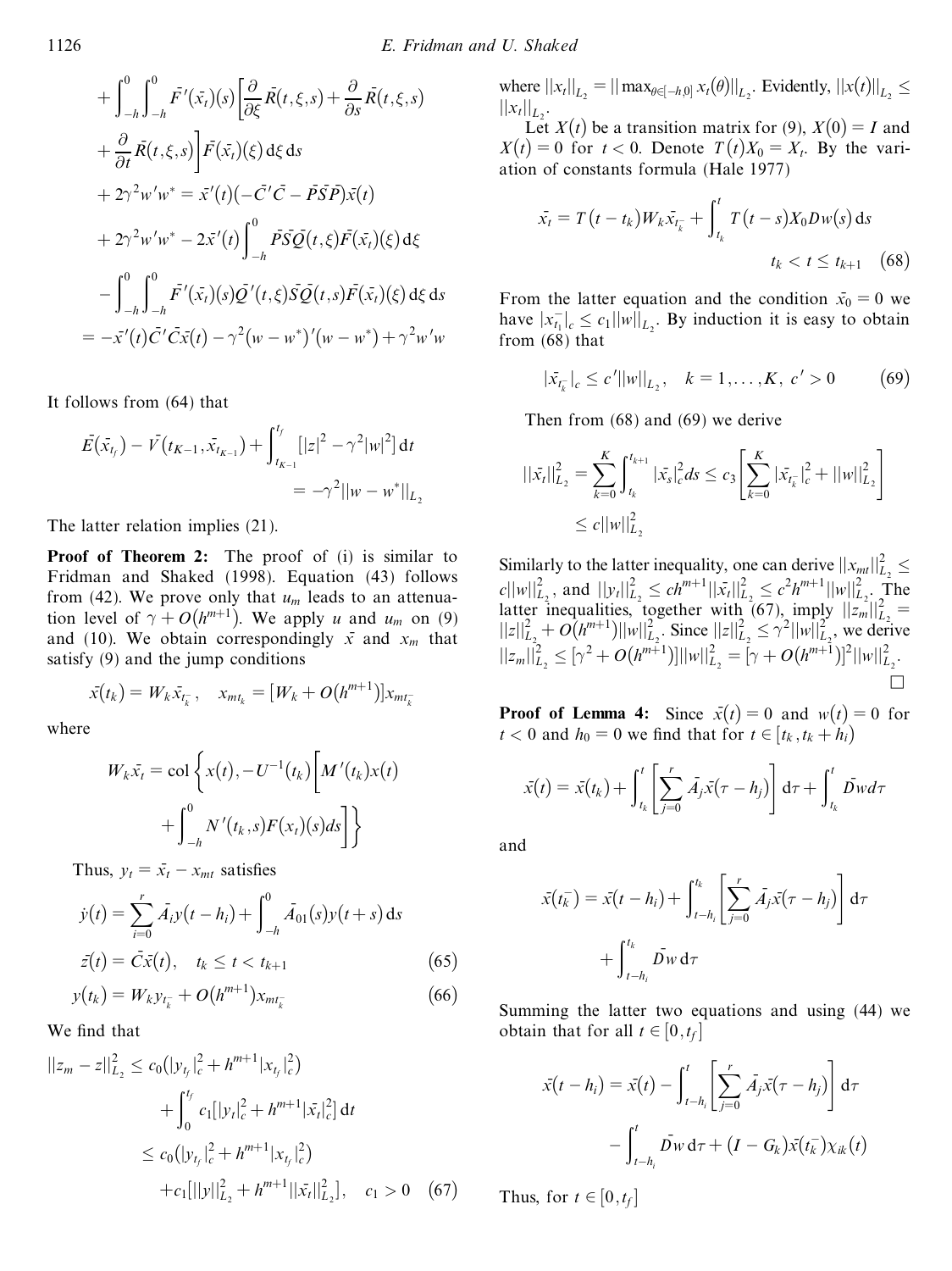$$
\begin{aligned} \n\ddot{x}(t) &= \sum_{i=0}^{r} \bar{A}_{i} \bar{x}(t) - \sum_{i=1}^{r} \bar{A}_{i} \int_{t-h_{i}}^{t} \left[ \sum_{j=0}^{r} \bar{A}_{j} \bar{x}(\tau - h_{j}) \right] \mathrm{d}\tau \\ \n&\quad - \sum_{i=1}^{r} \bar{A}_{i} \bar{D} \int_{t-h_{i}}^{t} w \, \mathrm{d}\tau + \bar{D}w(t) \\ \n&\quad + \sum_{i=1}^{r} \bar{A}_{i} (I - G_{k}) \bar{x}(t_{k}^{-}) \chi_{ik}(t) \n\end{aligned}
$$

Defining the function  $V(t, \bar{x}(t)) \triangleq \bar{x}'(t)P(t)x(t)$ , we obtain that for almost all *t*

$$
\frac{d}{dt}V(t, \bar{x}(t)) = \bar{x}'(t)\left[\dot{P}(t) + \sum_{j=0}^{r} \bar{A}'_{j}P(t) + P(t)\sum_{j=0}^{r} \bar{A}_{j}\right] \times \bar{x}(t) - 2(\eta_{1} + \eta_{2} + \eta_{3} - \eta_{4})
$$
\n(70)

where

$$
\eta_1(t) \triangleq \sum_{i=1}^r \int_{t-h_i}^t \bar{x}'(t) P(t) \bar{A}_i \bar{A}_0 \bar{x}(\tau) d\tau
$$
  

$$
\eta_2(t) \triangleq \sum_{i=1}^r \int_{t-h_i}^t \bar{x}'(t) P(t) \bar{A}_i \left[ \sum_{j=1}^r \bar{A}_j \bar{x}(\tau - h_j) \right] d\tau
$$
  

$$
\eta_3(t) \triangleq \sum_{i=1}^r \int_{t-h_i}^t \bar{x}'(t) P(t) \bar{A}_i \bar{D}_W(\tau) d\tau - \bar{x}'(t) P(t) \bar{D}_W(t)
$$
  

$$
\eta_4 \triangleq \bar{x}'(t) P(t) \sum_{i=1}^r [\bar{A}_i (I - G_k) \bar{x}(t_k) \chi_{ik}(t)]
$$

Since for any *z*,  $y_i \in \mathbb{R}^n$ ,  $i = 1, \ldots, r$  and for any symmetric positive definite matrices  $X_i \in R^{n \times n}$ 

$$
-2\sum_{i=1}^{r} y'_i z \le \sum_{i=1}^{r} y'_i X_i^{-1} y_i + \sum_{i=1}^{r} z' X_i z
$$

we find that for any  $(n + l) \times (n + l)$  constant symmetric matrices  $P_{1i} > 0, P_{2i} > 0, P_{3i}, P_{4i}, i = 0, ..., r$ , and for any  $q \times q$  symmetric constant matrix  $P_5 > 0$ 

$$
-2\eta_{1} \leq \sum_{i=1}^{r} h_{i}\bar{x}^{\prime}P\bar{A}_{i}P_{1i}^{-1}\bar{A}_{i}^{\prime}P\bar{x} + \sum_{i=1}^{r} \int_{t-h_{i}}^{t} \bar{x}^{\prime}\bar{A}_{0}^{\prime}P_{1i}\bar{A}_{0}\bar{x} d\tau + 2\eta_{2} \leq \sum_{i=1}^{r} h_{i}\bar{x}^{\prime}P\bar{A}_{i}P_{2i}^{-1}\bar{A}_{i}^{\prime}P\bar{x} + \sum_{i=1}^{r} \int_{t-h_{i}}^{t} \left[ \sum_{j=1}^{r} \bar{x}^{\prime}(\tau - h_{j})\bar{A}_{j}^{\prime} \right]
$$
(71)

 $\left[\sum_{j=1}^r \bar{A}_j \bar{x}(\tau - h_j)\right] d\tau$ 

 $d\tau$ 

 $\int$ 

 $\times P_{2i}$  $\sum^r$ 

$$
-2\eta_3 \leq \gamma^2 \sum_{i=1}^r \int_{t-h_i}^t w' P_{3i}w \, d\tau + \gamma^{-2} \sum_{i=1}^r \bar{x}' P \bar{A}_i H_i \bar{A}_i' P \bar{x} + \gamma^2 w' P_5 w + \gamma^{-2} \bar{x}' P \bar{D} P_5^{-1} \bar{D}' P \bar{x} 2\eta_4 \leq \bar{x}'(t) P(t) \left[ \sum_{i=1}^r P_{4i}^{-1} \chi_{ik}(t) \right] P(t) \bar{x}(t) + \bar{x}'(t_k^-)(I - G_k') \left[ \sum_{i=1}^r \bar{A}_i' P_{4i} \bar{A}_i \chi_{ik}(t) \right] \times (I - G_k) \bar{x}(t_k^-)
$$
(1)

where  $H_i$  is defined in (60). Since

$$
\int_0^{t_f} \frac{d}{dt} V(t, \bar{x}_t) dt = \bar{E}(\bar{x}_{t_f}) - \sum_{k=1}^{K-1} [V(t_k, \bar{x}_{t_k}) - V(t_k^-, \bar{x}_{t_k})]
$$

we find, using  $(70)$ – $(71)$ , that

$$
J = \int_{0}^{t_{f}} \frac{d}{dt} V(t, \bar{x}_{t}) dt + \sum_{k=1}^{K-1} \left[ V(t_{k}, \bar{x}_{t_{k}}) - V(t_{k}^{-}, \bar{x}_{t_{k}}^{-}) \right] + ||z||_{L_{2}}^{2} - \gamma^{2}||w||_{L_{2}}^{2}
$$
  
\n
$$
\leq \sum_{k=1}^{K-1} \left\{ \bar{x}'(t_{k}) P(t_{k}) \bar{x}(t_{k}) - \bar{x}'(t_{k}^{-}) P(t_{k}^{-}) \bar{x}(t_{k}^{-}) + \bar{x}'(t_{k}^{-}) (I - G_{k}^{\prime}) \right\}
$$
  
\n
$$
\times \left[ \sum_{i=1}^{r} (h_{i} \bar{A}_{i}^{\prime} P_{4i} \bar{A}_{i}) (I - G_{k}) \bar{x}(t_{k}^{-}) \right] \right\}
$$
  
\n
$$
+ \int_{0}^{t_{f}} \bar{x}' S_{1}(t) \bar{x} dt + \gamma^{2} \int_{0}^{t_{f}} w'(P_{5} - I) w dt
$$
  
\n
$$
+ \int_{0}^{t_{f}} \sum_{i=1}^{r} \int_{t-h_{i}}^{t} \left\{ \bar{x}' \bar{A}_{0}^{\prime} P_{1i} \bar{A}_{0} \bar{x} + \left[ \sum_{j=1}^{r} \bar{x}'(T - h_{j}) A_{j}^{\prime} \right] \right\}
$$
  
\n
$$
\times P_{2i} \left[ \sum_{j=1}^{r} \bar{A}_{j} \bar{x}(T - h_{j}) \right] + \gamma^{2} w' P_{3i} w \right\} d\tau dt \quad (72)
$$

where

$$
S_1(t) \triangleq \dot{P} + \sum_{i=0}^r \bar{A}_i' P + P \sum_{i=0}^r \bar{A}_i + P \bigg[ \sum_{i=1}^r (\Gamma_i + \gamma^{-2} \bar{A}_i H_i \bar{A}_i) + \sum_{i=1}^r P_{4i}^{-1} \chi_{ik}(t) + \gamma^{-2} \bar{D} P_5^{-1} \bar{D}' \bigg] P + \bar{C}' \bar{C}
$$
(73)